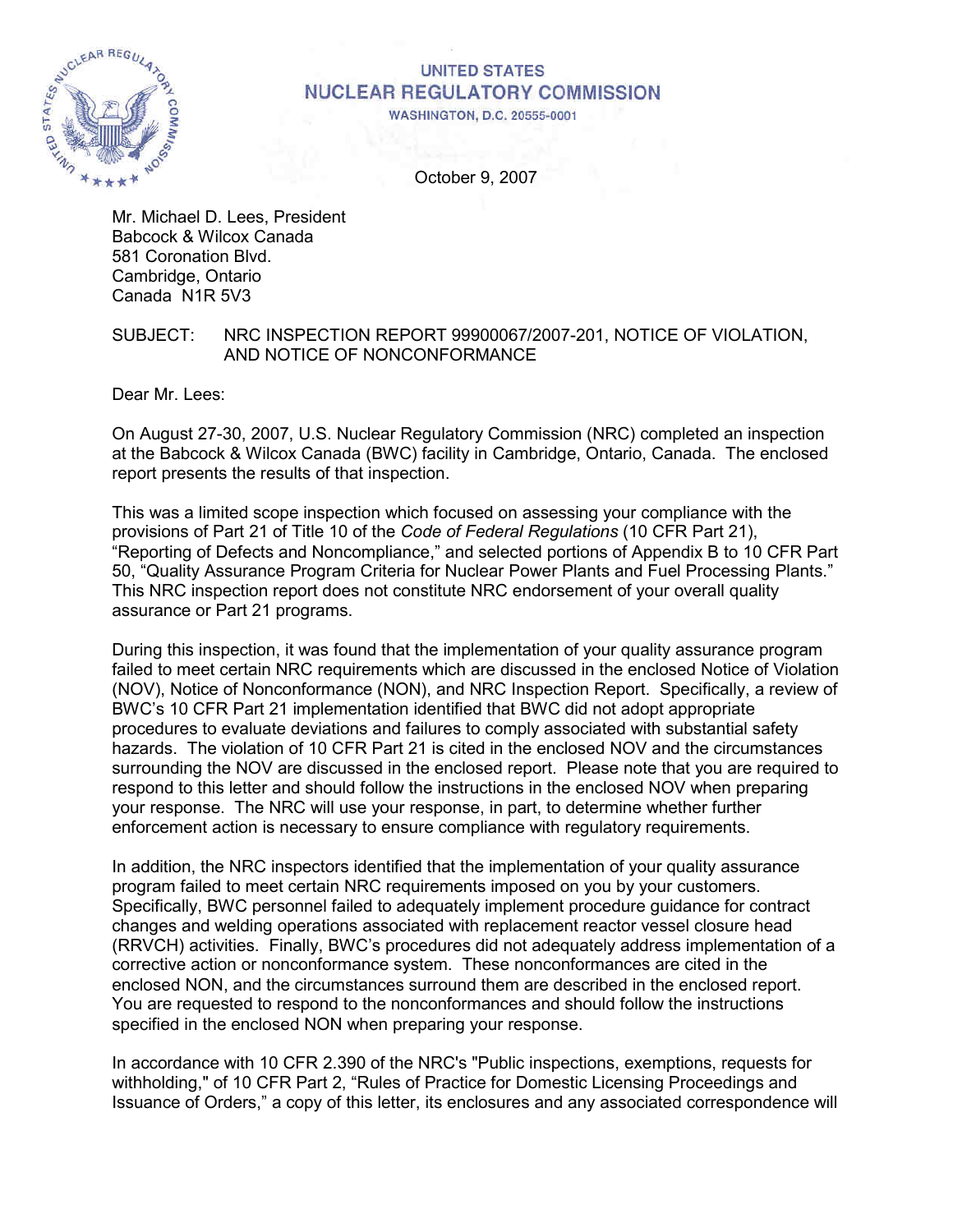M. D. Lees - 2 -

be placed in the NRC's Public Document Room (PDR) or from the NRC's document system (ADAMS), accessible from the NRC Web site at http://www.nrc.gov/reading-rm/adams.html. To the extent possible, your response should not include any personal privacy, proprietary, or safeguards information so that it can be made available to the Public without redaction.

Sincerely,

# *(/RA by P. L. Hiland)*

Patrick L. Hiland, Director Division of Engineering Office of Nuclear Reactor Regulation

Docket No. 99900067

Enclosures:

- 1. Notice of Violation
- 2. Notice of Nonconformance
- 3. Inspection Report No. 99900067/2007-201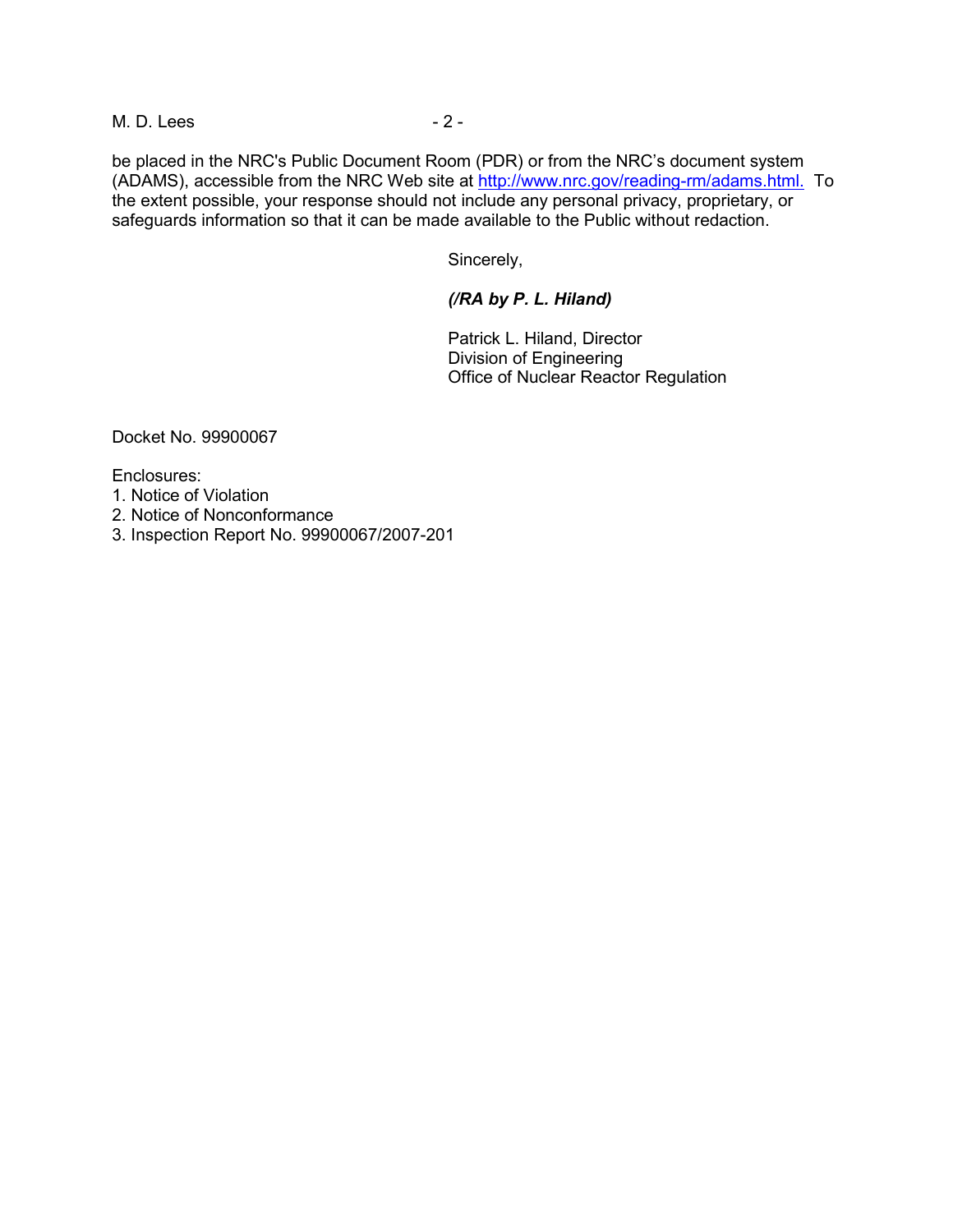M. D. Lees - 2 -

be placed in the NRC's Public Document Room (PDR) or from the NRC's document system (ADAMS), accessible from the NRC Web site at http://www.nrc.gov/reading-rm/adams.html. To the extent possible, your response should not include any personal privacy, proprietary, or safeguards information so that it can be made available to the Public without redaction.

Sincerely,

# *(/RA by P.L. Hiland)*

Patrick L. Hiland, Director Division of Engineering Office of Nuclear Reactor Regulation

Docket No. 99900067

Enclosures:

- 1. Notice of Violation
- 2. Notice of Nonconformance
- 3. Inspection Report No. 99900067/2007-201

DISTRIBUTION:

**JCollins MConcepcion RMcIntyre** PPrescott KKavanagh JCrutchley (signed copy)

# **ADAMS ACCESSION NO:** ML072850014

**Check for ADAMS**: ■ Public □ Non-Public □ Sensitive ■ Non-Sensitive

| <b>OFC</b>  | CQVB:DCIP:NRO    | COVB:DCIP:NRO | CPNB:DCI:NRR    | CPNB:DCI:NRR | EQVB:DE:NRR |
|-------------|------------------|---------------|-----------------|--------------|-------------|
| <b>NAME</b> | MConcepcion      | RMcIntyre     | <b>JCollins</b> | TChan        | PPrescott   |
| <b>DATE</b> | 10/02/07         | 10/02/07      | 09/28/07        | 10/03/07     | 10/03/07    |
| <b>OFC</b>  | EQVB:DE:NRR      | D:DF: NRR     |                 |              |             |
| <b>NAME</b> | <b>DThatcher</b> | PHiland       |                 |              |             |
| <b>DATE</b> | 10/04/07         | 10/09/07      |                 |              |             |

**OFFICIAL RECORD COPY**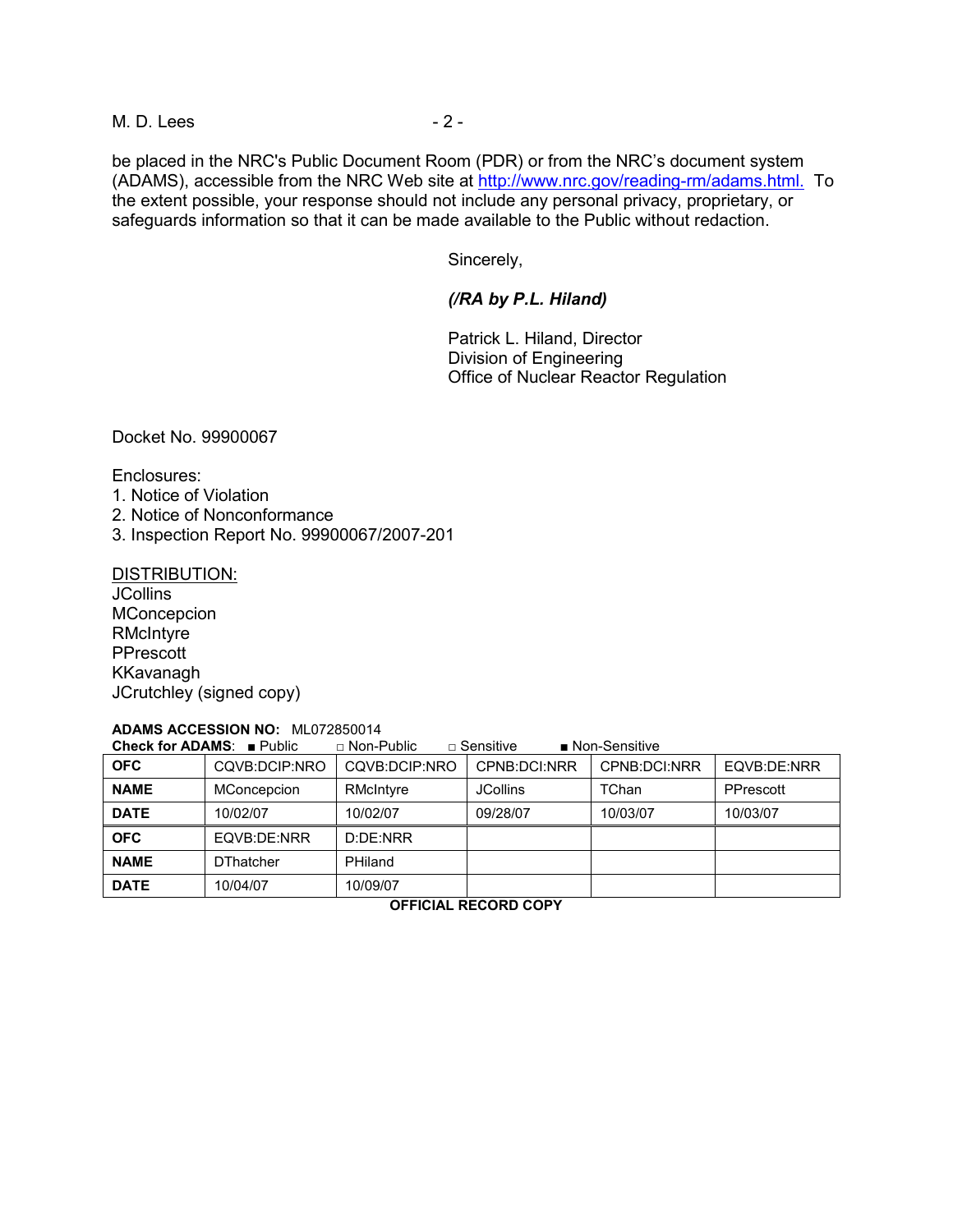# **NOTICE OF VIOLATION**

Babcock & Wilcox Canada Docket Number 99900067 581 Coronation Blvd. Inspection Report Number 2007-201 Cambridge, Ontario, Canada N1R 5V3

Based on the results of a Nuclear Regulatory Commission (NRC) inspection conducted August 27-30, 2007, at Babcock & Wilcox Canada (BWC), a violation of NRC requirements was identified. In accordance with the NRC Enforcement Policy, the violation is listed below:

10 CFR Part 21, Section 21.21, "Notification of failure to comply or existence of a defect and its evaluation," paragraph 21.21(a), requires, in part, each individual, corporation, partnership, or other entity subject to 10 CFR Part 21 shall adopt appropriate procedures to (1) evaluate deviations and failures to comply associated with substantial safety hazards as soon as practicable.

Contrary to the above, as of August 30, 2007:

BWC's 10 CFR Part 21 implementing procedure QOP-004, "Reporting of Defects and Noncompliance," Revision 4, dated August 14, 2007, was not appropriate in that it did not provide procedural guidance for the interface of the corrective action and nonconformance reporting processes with the Part 21 program to ensure effective identification and evaluation of deviations and failures to comply associated with a substantial safety hazard.

This issue has been identified as Violation 99900067/2007-201-01.

This is a Severity Level IV violation (Supplement VII).

Pursuant to the provisions of 10 CFR 2.201, "Notice of Violation," BWC is hereby required to submit a written statement or explanation to the U.S. Nuclear Regulatory Commission, ATTN: Document Control Desk, Washington, D.C. 20555-0001, with a copy to the Director, Division of Engineering, Office of Nuclear Reactor Regulation, within 30 days of the date of the letter transmitting this Notice of Violation. This reply should be clearly marked as a "Reply to a Notice of Violation" and should include: (1) the reason for the violation, or, if contested, the basis for disputing the violation; (2) the corrective steps that have been taken and the results achieved; (3) the corrective steps that will be taken to avoid further violations; and (4) the date when full compliance will be achieved. Your response may reference or include previous docketed correspondence, if the correspondence adequately addresses the required response. Where good cause is shown, consideration will be given to extending the response time.

Because your response will be made available electronically for public inspection in the NRC Public Document Room or from the NRC's Agency-wide Documents Access and Management System (ADAMS), to the extent possible, it should not include any personal privacy, proprietary, or safeguards information so that it can be made available to the public without redaction. ADAMS is accessible from the NRC Web site at http://www.nrc.gov/reading-rm/adams.html. If personal privacy or proprietary information is necessary to provide an acceptable response, then please provide a bracketed copy of your response that identifies the information that should be protected and a redacted copy of your response that deletes such information. If you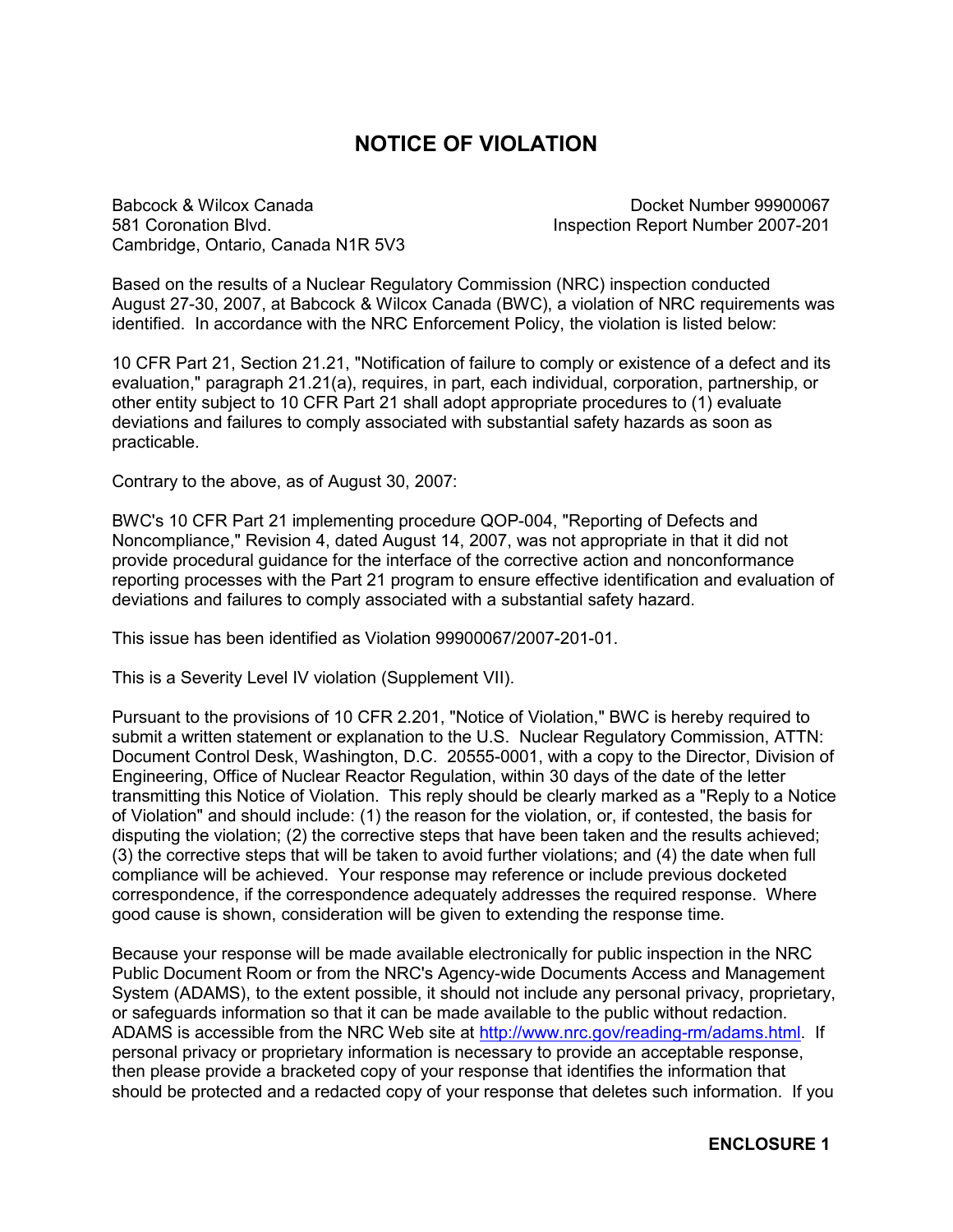request withholding of such material, you must specifically identify the portions of your response that you seek to have withheld and provide in detail the bases for your claim of withholding (e.g., explain why the disclosure of information will create an unwarranted invasion of personal privacy or provide the information required by 10 CFR 2.390(b) to support a request for withholding confidential commercial or financial information). If safeguards information is necessary to provide an acceptable response, please provide the level of protection, described in 10 CFR 73.21.

Dated at Rockville, Maryland this 9<sup>th</sup> day of October 2007.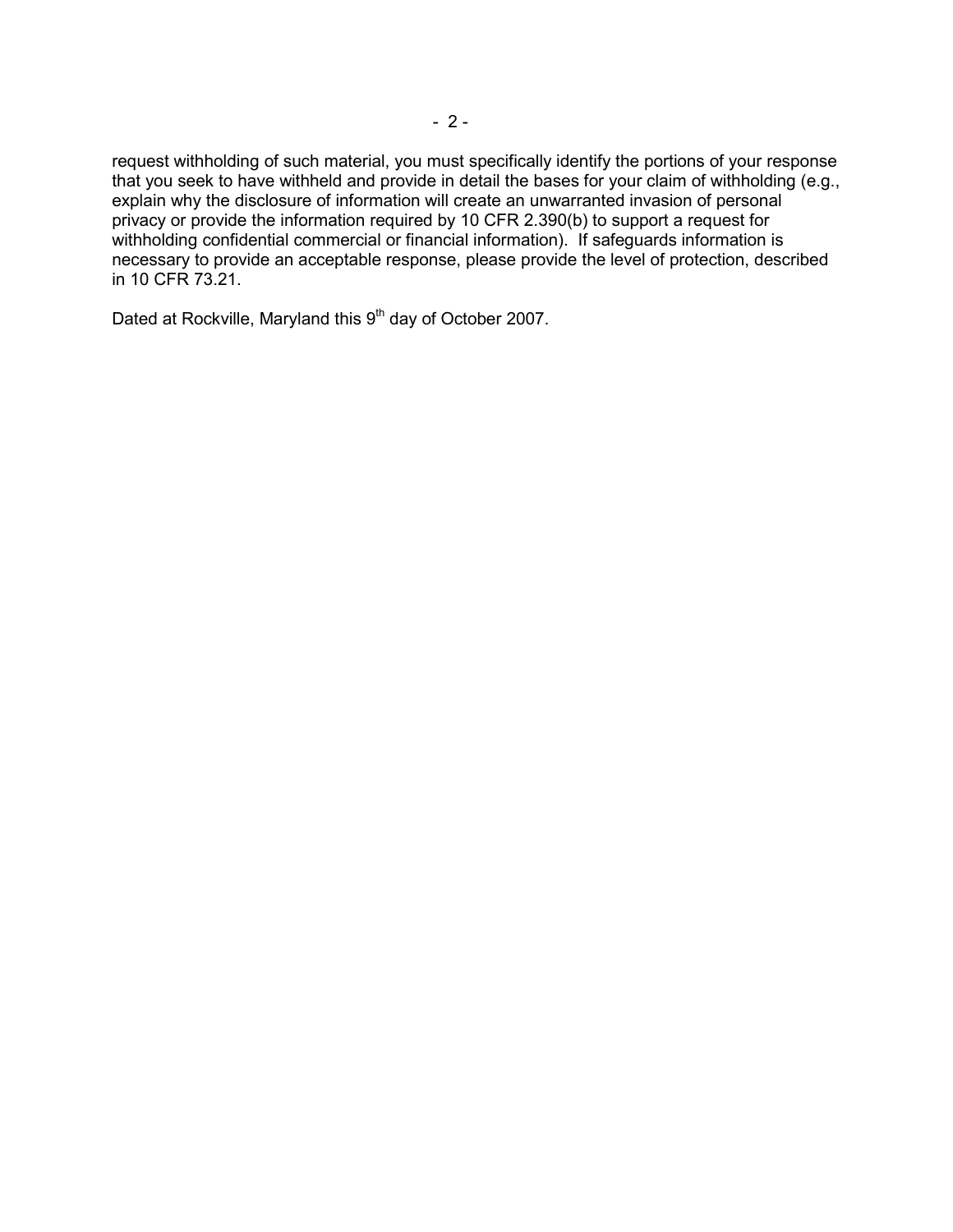# **NOTICE OF NONCONFORMANCE**

Babcock & Wilcox Canada Docket Number 99900067 581 Coronation Blvd. Inspection Report Number 2007-201 Cambridge, Ontario, Canada N1R 5V3

Based on the results of a Nuclear Regulatory Commission (NRC) inspection conducted August 27-30, 2007, of activities performed at Babcock & Wilcox Canada (BWC), it appears that certain activities were not conducted in accordance with NRC requirements which were contractually imposed upon BWC by NRC licensees.

A. Criterion V, "Instructions, Procedures, and Drawings," of Appendix B to 10 CFR Part 50, states in part that, "Activities affecting quality shall be prescribed by documented instructions, procedures, or drawings, of a type appropriate to the circumstances and shall be accomplished in accordance with these instructions, procedures, or drawings."

Section 4.6 of BWC Operating Procedure MOP-082, Revision 11, "Preparation and Issuance of CIS [Contract Information Sheet] for Nuclear Contracts," states in part that, "Upon receipt of a customer approved NCC [Notification of Contract Change], the PM [Project Manager] shall initiate an internal review, if necessary, of the NCC and any associated documentation. It shall be the PM's responsibility to notify departments of pending changes and to act according to the needs of the department. The PM shall issue a CIS revision, within one month reflecting the agreed change."

Section 6.2.6 of BWC Shop Instruction Sheet [SIS] 259695, Revision 1, "ICI [Incore Instrumentation] and CRDM [Control Rod Drive Mechanism] to RPV [Reactor Pressure Vessel] Reactor Head Welding," states in part that, "upon completion of an entire machine buttering layer, the layer is to be ground and visually examined by the operator for any cracking. If no cracking is observed by the operator, machine buttering of the next layer may proceed. If any cracking is observed, the operator is to log the pocket number in the daily log book, inform shop supervision and flag that pocket as not to be buttered until the cracking has been ground removed and PT [penetrant test] inspected to verify removal. After any cracks have been ground removed and PT inspected to verify their removal, machine buttering of the next layer may proceed."

Contrary to the above:

- 1. BWC did not revise the CIS within one month following approval of NCC No. 142J-020, Revision 1, "PT Buttering Each Layer 7 Last Pockets."
- 2. Welding operators excessively ground completed buttering layers to an extent that all visible indications were removed prior to inspection. Therefore, PTs were not always performed to verify cracking removal in accordance with Section 6.2.6.

These issues have been identified as Nonconformance 99900067/2007-201-02.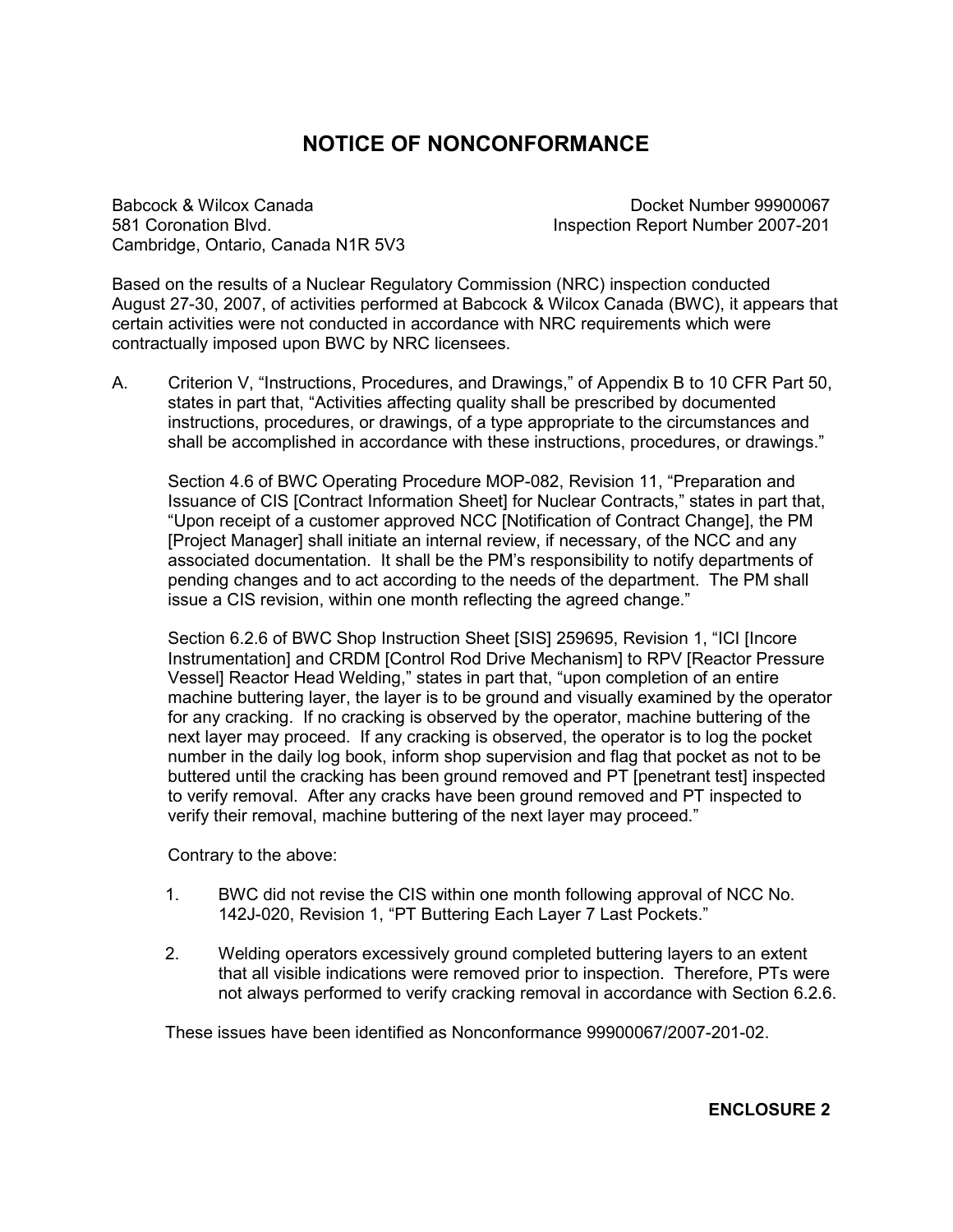B. Criterion XVII, "Quality Assurance Records," of Appendix B to 10 CFR Part 50, states in part that, "Sufficient record shall be maintained to furnish evidence of activities affecting quality. Inspection records shall, as a minimum, identify the inspector or data recorder, the type of observation, the results, the acceptability, and the action taken in connection with any deficiencies noted."

Section 6.2.6 of BWC Shop Instruction Sheet SIS 259695, Revision 1, "ICI and CRDM to RPV Reactor Head Welding," states in part that, "upon completion of an entire machine buttering layer, the layer is to be ground and visually examined by the operator for any cracking. If no cracking is observed by the operator, machine buttering of the next layer may proceed. If any cracking is observed, the operator is to log the pocket number in the daily log book, inform shop supervision and flag that pocket as not to be buttered until the cracking has been ground removed and PT inspected to verify removal. After any cracks have been ground removed and PT inspected to verify their removal, machine buttering of the next layer may proceed."

Contrary to the above, for Job 142J, Work Order No. 854852, for the Palisades replacement reactor vessel closure head, BWC personnel were unable to produce penetrant test reports that verified flaw removal of all identified flaws, as required by Section 6.2.6 of SIS 295695. The inspectors identified several other cracks to BWC that required entry into the Daily Log Book.

This issue has been identified as Nonconformance 99900067/2007-201-03.

C. Criterion V, "Instructions, Procedures, and Drawings," of Appendix B to 10 CFR Part 50, states in part that, "Activities affecting quality shall be prescribed by documented instructions, procedures, or drawings, of a type appropriate to the circumstances and shall be accomplished in accordance with these instructions, procedures, or drawings. Instructions, procedures, or drawings shall include appropriate quantitative or qualitative acceptance criteria for determining that important activities have been satisfactorily accomplished."

Contrary to the above:

- 1. BWC did not have procedures to implement a corrective action system.
- 2. BWC did not have procedures to implement a nonconformance control system.

These issues have been identified as Nonconformance 99900067/2007-201-04.

Please provide a written statement or explanation to the U.S. Nuclear Regulatory Commission, ATTN: Document Control Desk, Washington, D.C. 20555-0001, with a copy to the Director, Division of Engineering, Office of Nuclear Reactor Regulation, within 30 days of the date of the letter transmitting this Notice of Nonconformance. This reply should be clearly marked as a "Reply to a Notice of Nonconformance" and should include: (1) a description of steps that have been or will be taken to correct this item; (2) a description of steps that have been or will be taken to prevent recurrence; and (3) the dates your corrective action and preventive measures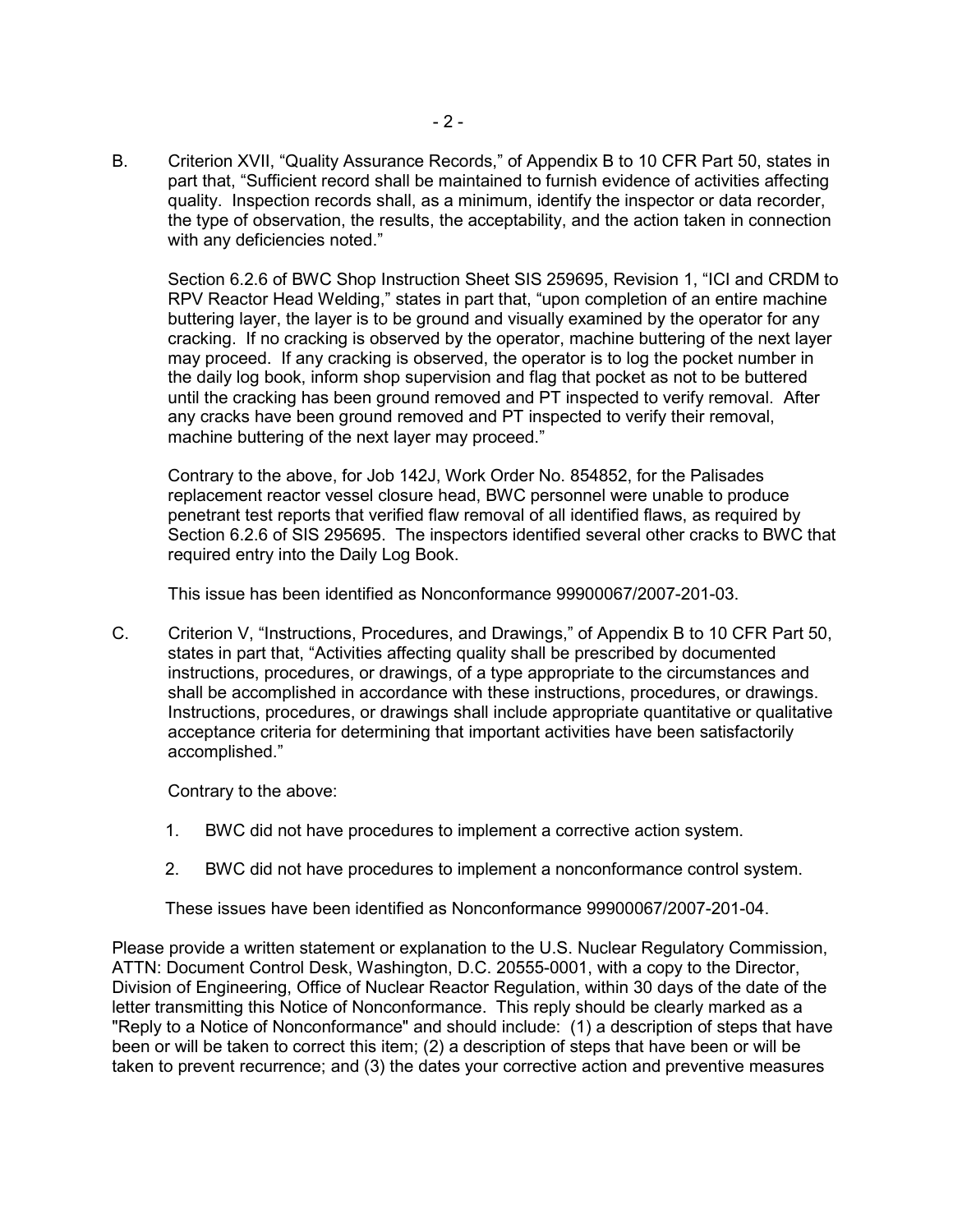were or will be completed. Where good cause is shown, consideration will be given to extending the response time.

Because your response will be made available electronically for public inspection in the NRC Public Document Room or from the NRC's Agency-wide Document Access and Management System (ADAMS), to the extent possible, it should not include any personal privacy, proprietary, or safeguards information so that it can be made available to the public without redaction. ADAMS is accessible from the NRC Web site at http://www.nrc.gov/reading-rm/adams.html. If personal privacy or proprietary information is necessary to provide an acceptable response, then please provide a bracketed copy of your response that identifies the information that should be protected and a redacted copy of your response that deletes such information. If you request withholding of such material, you must specifically identify the portions of your response that you seek to have withheld and provide in detail the bases for your claim of withholding (e.g., explain why the disclosure of information will create an unwarranted invasion of personal privacy or provide the information required by 10 CFR 2.390(b) to support a request for withholding confidential commercial or financial information). If safeguards information is necessary to provide an acceptable response, please provide the level of protection, described in 10 CFR 73.21.

Dated at Rockville, Maryland this 9<sup>th</sup> day of October 2007.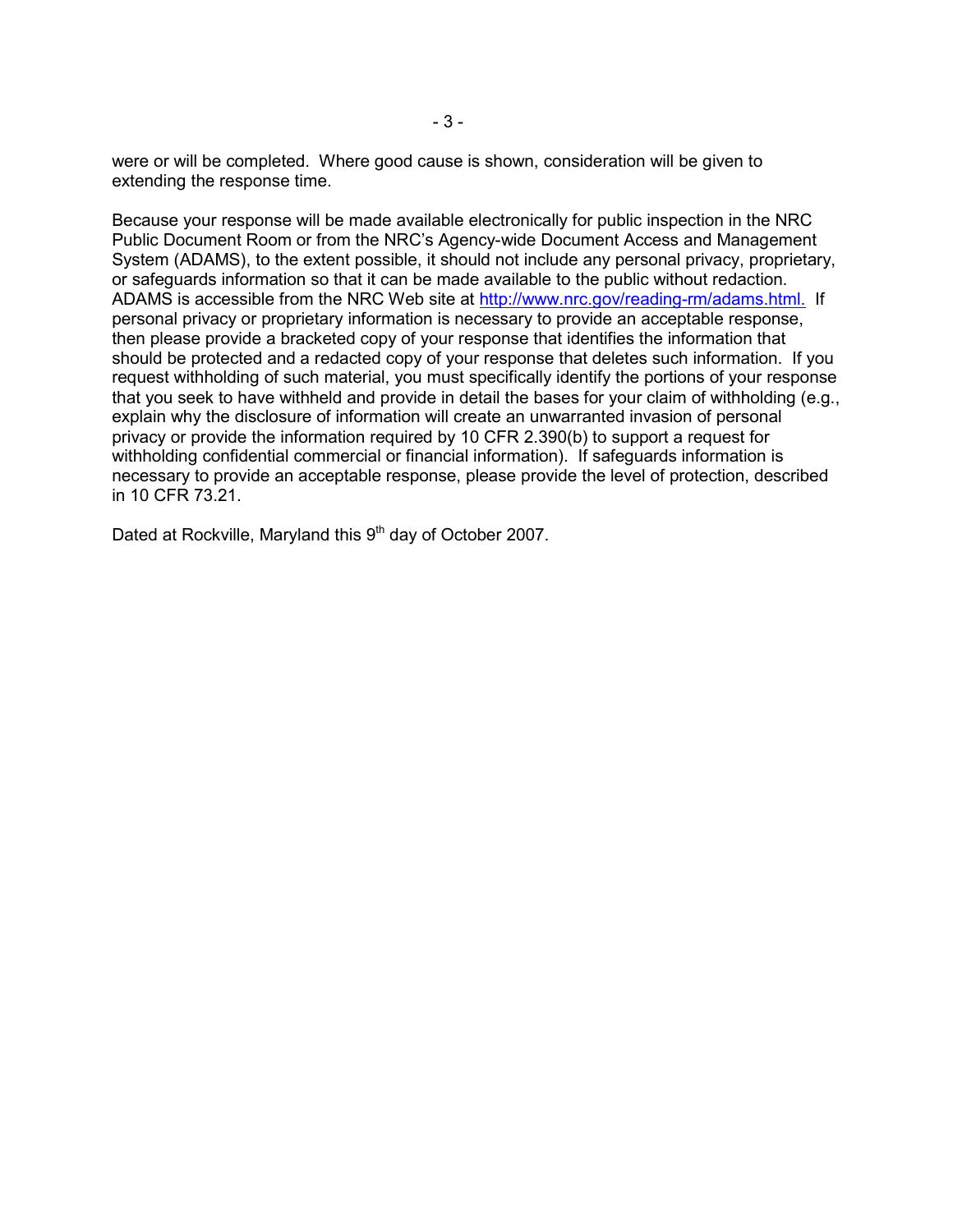# **U.S. NUCLEAR REGULATORY COMMISSION OFFICE OF NUCLEAR REACTOR REGULATION DIVISION OF ENGINEERING**

# **VENDOR INSPECTION REPORT**

| Report No:                                                                                                                                                                                                                           | 99900067/2007-201                                                                                                                                         |            |  |
|--------------------------------------------------------------------------------------------------------------------------------------------------------------------------------------------------------------------------------------|-----------------------------------------------------------------------------------------------------------------------------------------------------------|------------|--|
| Organization:                                                                                                                                                                                                                        | Babcock & Wilcox Canada<br>581 Coronation Blvd<br>Cambridge, Ontario<br>Canada N1R 5V3                                                                    |            |  |
| Vendor Contact:                                                                                                                                                                                                                      | Mr. William Huson, Quality Assurance Manager<br>Babcock & Wilcox Canada<br>581 Coronation Blvd.<br>Cambridge, Ontario<br>Canada N1R 5V3<br>(519) 621-2130 |            |  |
| Nuclear Industry:<br>Babcock & Wilcox Canada (BWC) designs and manufactures<br>large components for the nuclear industry. BWC provides these<br>components to the current US fleet of nuclear reactors as<br>replacement components. |                                                                                                                                                           |            |  |
| <b>Inspection Dates:</b>                                                                                                                                                                                                             | August 27-30, 2007                                                                                                                                        |            |  |
| <b>Inspection Team Leader:</b>                                                                                                                                                                                                       | Paul Prescott, DE/NRR                                                                                                                                     |            |  |
| Inspectors:                                                                                                                                                                                                                          | Richard P. McIntyre, DCIP/NRO<br>Milton Concepcion Robles, DCIP/NRO                                                                                       |            |  |
| <b>Technical Specialist:</b>                                                                                                                                                                                                         | Jay Collins, DCI/NRR                                                                                                                                      |            |  |
| Approved By:                                                                                                                                                                                                                         | (/RA by D. F. Thatcher)                                                                                                                                   | 10-04-2007 |  |
|                                                                                                                                                                                                                                      | Dale F. Thatcher<br><b>Quality &amp; Vendor Branch</b><br>Division of Engineering (DE)<br>Office of Nuclear Reactor Regulation (NRR)                      | Date       |  |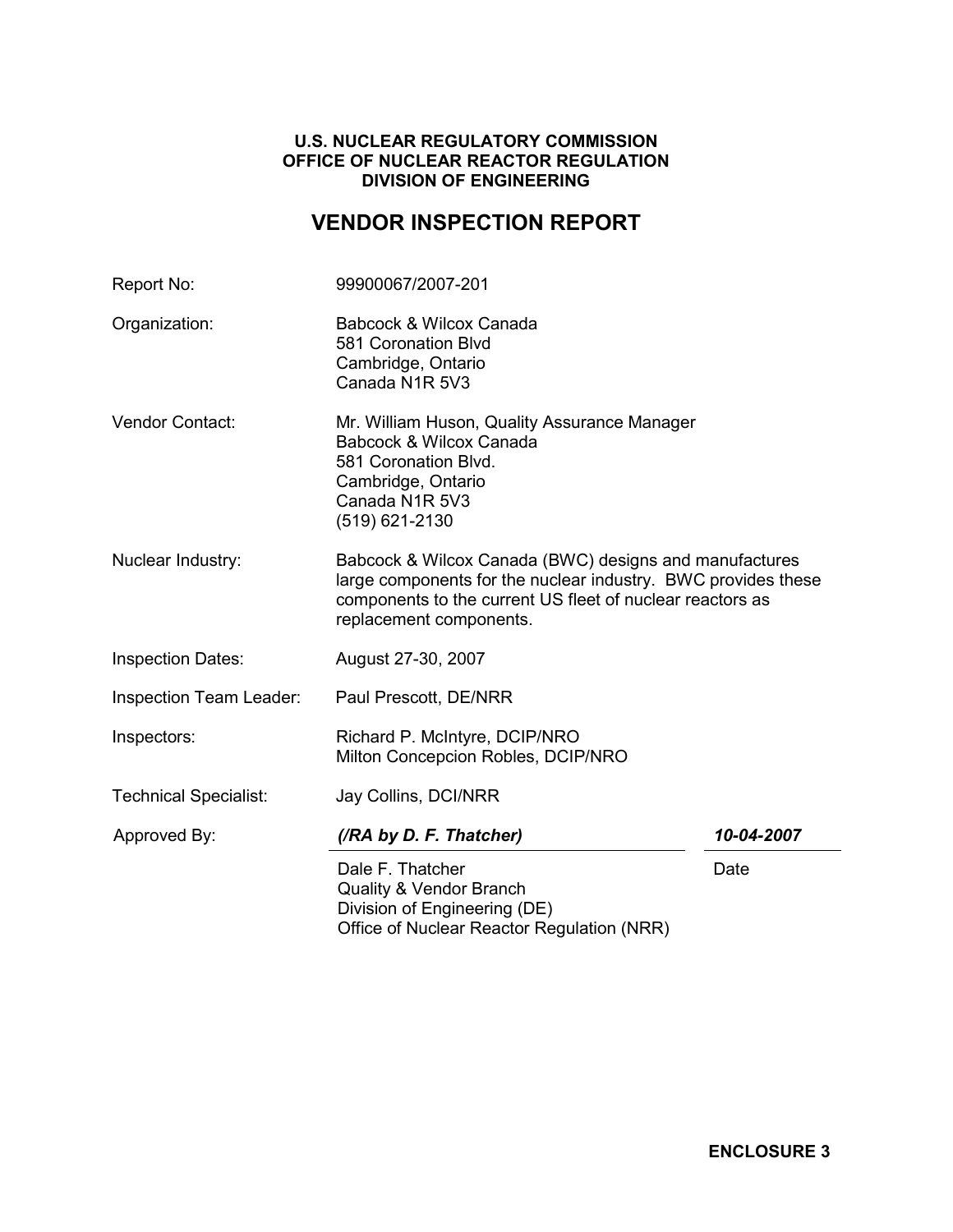# **1.0 INSPECTION SUMMARY**

The purpose of this inspection was to review selected portions of the quality assurance (QA) and 10 CFR Part 21 (Part 21) controls that Babcock and Wilcox Canada (BWC) has established and implemented. Specifically, the inspectors focused on BWC's manufacturing activities associated with the replacement reactor vessel closure heads (RRVCHs) for Oconee Nuclear Station, Units 1, 2, and 3 (Oconee); R. E. Ginna Nuclear Power Plant (Ginna); Calvert Cliffs Nuclear Power Plant , Units 1 and 2 (Calvert Cliffs); and Palisades Plant (Palisades). The Palisades RRVCH was the only one still at the facility. The inspection was conducted at BWC's facility in Cambridge, Ontario, Canada. The NRC inspection bases were:

- Appendix B, "Quality Assurance Criteria for Nuclear Power Plants and Fuel Reprocessing Plants," to Part 50 of Title 10 of the *Code of Federal Regulations*,
- 10 CFR Part 21, "Reporting of Defects and Noncompliance," and
- 10 CFR 50.55a, "Codes and Standards."

# 1.1 VIOLATIONS

Violation 99900067/2007-201-01 was identified and is discussed in Section 3.1 of this report.

# 1.2 NONCONFORMANCES

- Nonconformance 99900067/2007-201-02 was identified with two examples and is discussed in Section 3.3 and 3.4 of this report.
- Nonconformance 99900067/2007-201-03 was identified and is discussed in Section 3.4 of this report.
- Nonconformance 99900067/2007-201-04 was identified with two examples and is discussed in Section 3.5 of this report.

# **2.0 STATUS OF PREVIOUS INSPECTION FINDINGS**

There were no recent previous NRC inspections performed at BWC's facility in Cambridge, Ontario, Canada, prior to this inspection.

# **3.0 INSPECTION FINDINGS AND OTHER COMMENTS**

# 3.1 10 CFR PART 21 PROGRAM

a. Inspection Scope

The inspectors reviewed BWC's policy and procedures governing the 10 CFR Part 21 program to ensure those guidelines provided an adequate description of the process and implemented the requirements described in 10 CFR Part 21, "Reporting of Defects and Noncompliance."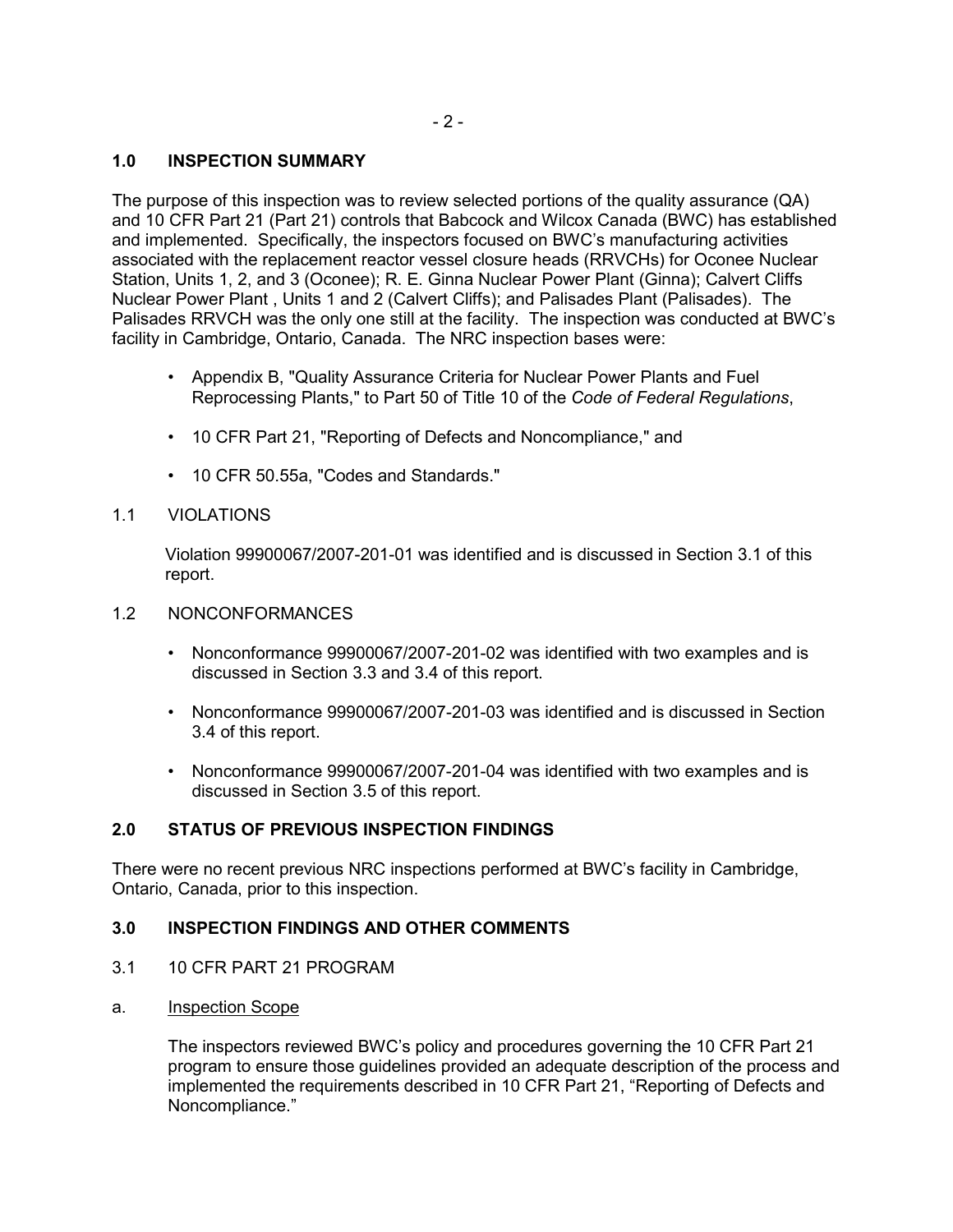### b. Observations and Findings

#### b.1. Part 21 Program

The inspectors reviewed the QA program requirements and implementing procedures governing BWC's Part 21 program to verify that the guidance was consistent with the requirements described in Part 21. The inspectors reviewed BWC's process to determine if it adequately outlined the requirements for identification, evaluation, and reporting of significant conditions adverse to quality.

Procedure QOP-004, titled "Reporting of Defects and Noncompliance," Revision 4, established the process and responsibilities for the reporting of defects and noncompliance under Part 21. The procedure established measures for the evaluation of identified deviations, timeliness guidance to comply with the reporting requirements of Part 21, and record retention controls. The procedure stated that nonconforming conditions found during fabrication are to be documented using the Nonconformance Report (NR) system. In addition, the procedure stated that if a deviation is identified after a basic component is shipped, a notification shall be made to the Director Operational Excellence and Quality in writing or verbally.

The inspectors discussed BWC's Part 21 program with the Director Operational Excellence and Quality and with the Manager Nuclear Quality Programs, and inquired as to how a nonconformance identified as a condition adverse to quality in an NR, a corrective action request (CAR), or audit finding, would be evaluated under the Part 21 program. The inspectors determined that QOP-004 did not contain adequate provisions for the evaluation of deviations and failures to comply associated with substantial safety hazards for issues identified in BWC's quality processes such as CARs, audit findings (internal and external), and root cause analyses. In addition, the inspectors could not find guidance to determine if a significant condition adverse to quality identified in the NR system warranted a Part 21 evaluation. Therefore, the inspectors found that BWC's Part 21 program did not adopt appropriate procedures pursuant to 10 CFR 21.21(a) for evaluating deviations and failures to comply to determine if they could be associated with a substantial safety hazard. This issue has been identified as Violation 99900067/2007-201-01.

## b.2. 10 CFR Part 21 Program Implementation

The inspectors reviewed several Part 21 evaluations to determine whether BWC had implemented a program consistent with the requirements described in Part 21. The inspectors noted that the sampled Part 21 evaluations were not consistent with the requirements of QOP-004. For example, some of the NRs that were originated to address the deviations and included as an attachment to the Part 21 evaluations lacked information on the disposition and required signatures. Additionally, there were some Part 21 evaluations with no NR attached or referenced. The inspectors questioned the Manager Nuclear Quality Programs and the Director Operational Excellence and Quality regarding this matter, and they informed the inspectors that the original signed NRs are maintained in each individual project file and are not duplicated for the Part 21 file. The BWC managers also stated that the inspectors' concern would be addressed in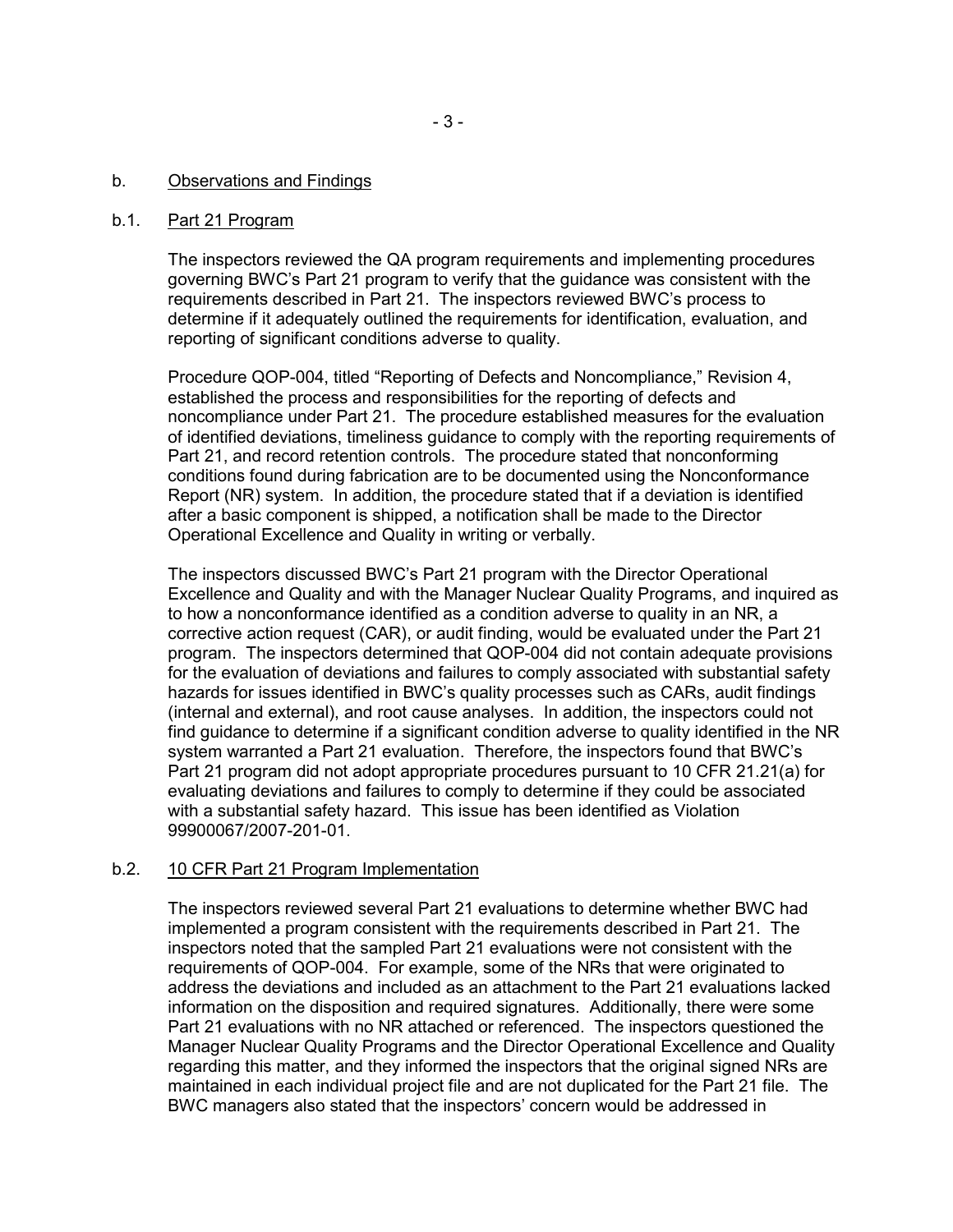response to this observation to ensure consistency among evaluations. The inspectors found BWC's suggested corrective actions to be adequate.

The inspectors also noted that BWC had not generated Part 21 reports during the past 2 years. After conversations with BWC management, the inspectors learned that most of BWC's activities were contracts for Canadian utilities that do not require evaluation of deviations in accordance with Part 21.

#### c. Conclusions

The inspectors determined that BWC's Part 21 program implementation was generally acceptable with one exception. The exception was a violation of Part 21 for the lack of procedural guidance for the interface of the CAR and NR processes with the Part 21 program to ensure effective identification and evaluation of deviations or failures to comply associated with substantial safety hazards. This issue is identified as Violation 99900067/2007-201-01.

#### 3.2 ORGANIZATION

#### a. Inspection Scope

The inspectors reviewed BWC's Quality Assurance Manual (QAM), Revision 33 and implementing policies and procedures governing BWC's organizational structure.

#### b. Observation and Findings

Section 3.0, "Organization," of the QAM described the organizational structure, functional responsibilities, authority and lines of communication for personnel performing activities affecting quality.

Organization Chart # 7 identified that the Quality Control (QC) Manager reports directly to the General Manager of Operations and indirectly reports (dotted line) to the Director of Operational Excellence and Quality. Appendix B to 10 CFR 50, Criterion I, "Organization," states, in part that persons and organizations performing quality assurance functions shall have sufficient authority and organizational freedom to identify quality problems; to initiate, recommend, or provide solutions; and to verify implementation of solutions. Such persons and organizations performing quality assurance functions shall report to a management level such that this required authority and organizational freedom, including sufficient independence from cost and schedule when opposed to safety considerations, are provided.

The inspectors discussed with BWC management the organizational reporting structure of the QC Manager reporting directly to the General Manager of Operations. The inspectors questioned if the individual ultimately has the required authority and organizational freedom, including sufficient independence from cost and schedule when opposed to safety considerations in this reporting structure when addressing quality issues. The BWC management stated that the QC Manager does not report directly to the Manager of Manufacturing and thus they believe that sufficient independence from cost and schedule when opposed to safety considerations is maintained. The inspectors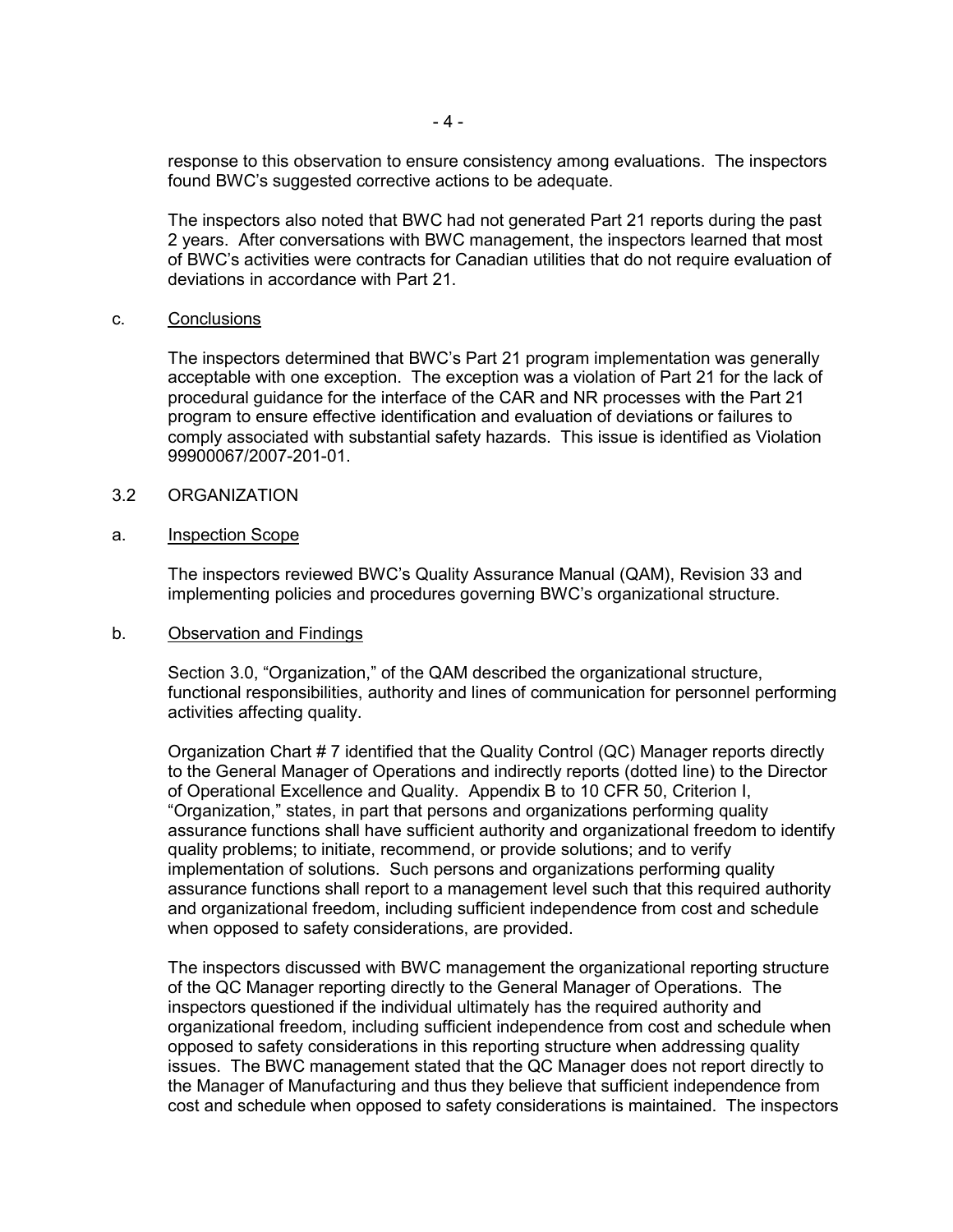acknowledged this point, but further stated that typically a QC Manager does not report directly to Operations to maintain this level of independence.

To address the inspectors' observation, BWC committed to describe in Section 3.4, "Areas of Interface," of the QAM that the QC Manager has the organizational freedom of going directly to the Director of Operational Excellence and Quality if situations arose that would challenge the QC Manager's ability to maintain organizational freedom, including sufficient independence from cost and schedule while reporting to the General Manager of Operations. The inspectors found BWC's suggested corrective action to be adequate.

#### c. Conclusions

The inspectors concluded that the BWC organization and reporting structure met the requirements of Appendix B to 10 CFR Part 50, Criterion I, "Organization." However, a clarification as described above, will be included in Section 3.0, "Organization," of the QAM on the reporting structure of the QC Manager directly reporting to the General Manager of Operations and indirectly reporting to the Director of Operational Excellence and Quality.

## 3.3 INSTRUCTIONS, PROCEDURES AND DRAWINGS GOVERNING RRVCH ACTIVITIES

a. Inspection Scope

The inspectors reviewed the BWC policies and procedures governing the implementation of the manufacturing process controls for the fabrication of the Palisades RRVCH. The scope of the review included the purchase order, and technical specification documents and drawings through the controlling work orders. Additionally, the inspectors reviewed the adequacy of BWC's implementation of the manufacturing control procedures, documents and drawings.

#### b. Observations and Findings

#### b.1 Contract Information Sheets

The inspectors reviewed the design and manufacturing requirements for the Palisades RRVCH. Under a customer purchase order, Westinghouse developed the Palisades "Design Specification for Replacement Reactor Vessel Closure Head (RRVCH)." This document essentially formed the basis for the "Technical Specification Request for Quote No. 20190," that was developed to support the resolution process of exceptions and clarifications for the procurement of the RRVCH. BWC project management subsequently developed and issued the Contract Information Sheets (CISs) that contained information related to the design and manufacturing contract requirements and identified all applicable contract documents. Project management uses input from Engineering in the form of certified design specifications to develop the CISs. The CISs also document all accepted contractual changes identified as a Notification of Contract Change (NCC). The inspectors reviewed BWC's operating procedure MOP-082, Revision 11, which described the controls for contract information and governed the CIS document. Paragraph 4.6 of MOP-082, stated in part that it was the project manager's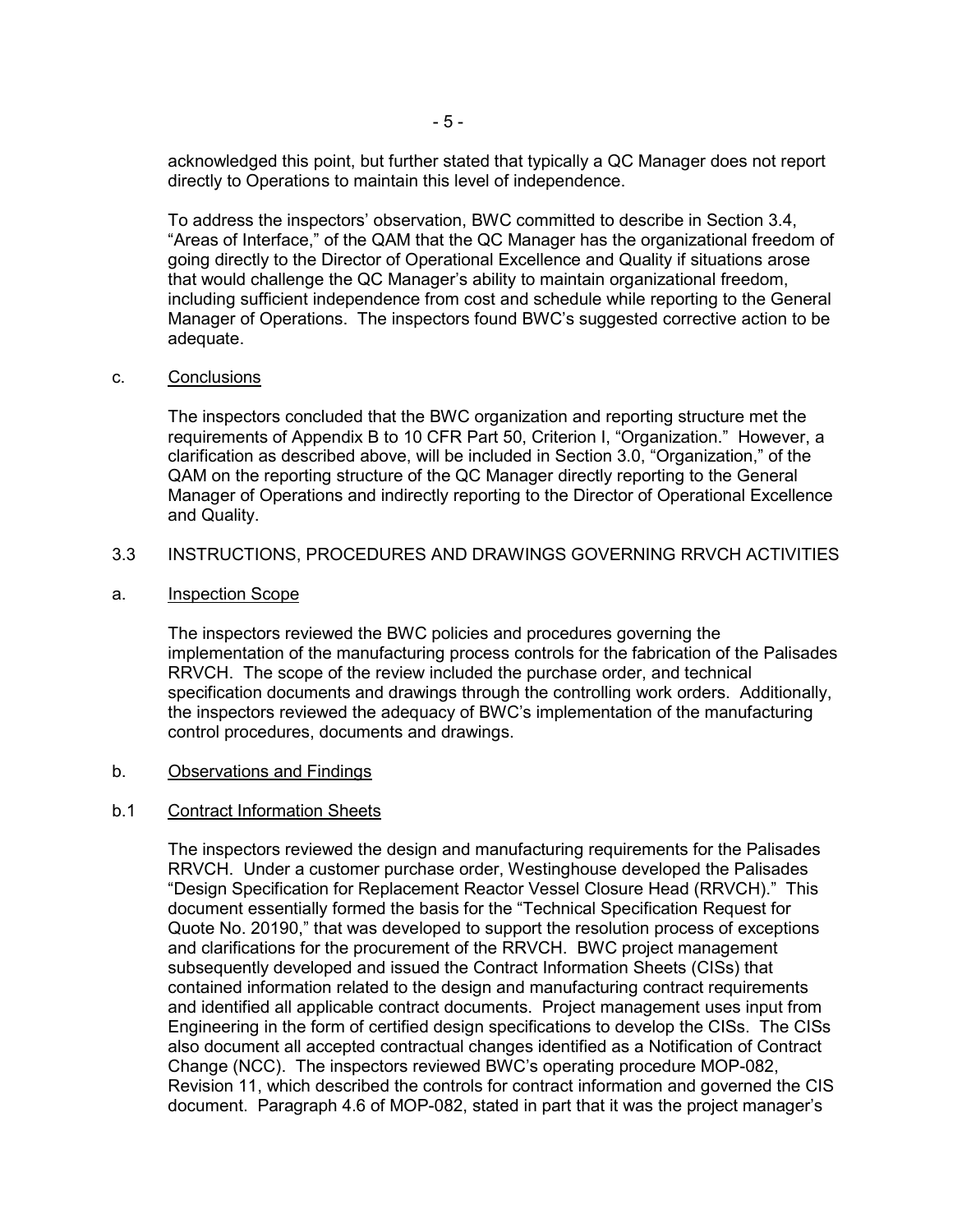(PM's) responsibility to notify departments of pending changes and to act according to the needs of the department. The PM shall issue a CIS revision within one month reflecting the agreed change. The inspectors reviewed the NCC log. The inspectors noted that NCC 142J-020, "PT Buttering Each Layer 7 Last Pockets," had been approved in October 2006. The NCC stated that for the remaining seven pockets, each layer of buttering shall be examined and shall meet the liquid penetrant test (PT) acceptance criteria of American Society of Mechanical Engineers (ASME) Code Section III, NB-5350, in addition to meeting this criteria on the final machined surface of all buttering welds. However, at the time of this inspection, the CIS had not been revised to reflect this contract change. This issue is identified as one example of Nonconformance 99900067/2007-201-02.

## b.2 Work Order Process and Controls

The inspectors reviewed Section 11.0, "Process Control," Revision 21 of the BWC QAM, which described the control processes at BWC to assure that activities affecting quality are performed in accordance with documented instructions, procedures, or drawings. The Work Order (WO) is the master BWC document for controlling and documenting the performance and status of manufacturing operations. This includes the sequence of operations; the description of each operation; identification of applicable drawings, procedures, and instructions to be followed; identification of all inspections, identification of witness, and hold points; signature or initials or an identification stamp plus date stamp for inspection, witness, documentation, and hold points; and the final completion signature to support documentation of the fabrication history.

The WO is prepared by an individual designated as the WO writer using the Fabrication Outline furnished by the Manufacturing Engineer, the Inspection and Test Plan furnished by the Quality Engineering Coordinator, engineering documents furnished by the Project Engineer, and the computer document control history, which is maintained by the Supervisor Project Services and Document Control. The WO writer is also responsible for determining the applicable Weld Procedure Specifications (WPSs), with input, as required, from the welding engineers. The WO writer inserts the appropriate Authorized Nuclear Inspector (ANI) and customer hold, witness or documentation points identified on the Inspection and Test Plan.

Development of the WO was described in BWC's Operating Procedure, MOP-015, "Creation and Revision of Work Orders." This procedure described what documents are used in creating WOs, including drawings, the Inspection and Test Plan, Shop Instruction Sheets, and the Manufacturing Outline. The manufacturing sequence is established using the Manufacturing Outline. Manufacturing Engineering develops the Manufacturing Outline using the general arrangement drawings. Finally, the WO packages are released for fabrication after the Manager Manufacturing Engineering has determined that the WO has been reviewed for adequacy and independently verified and documented.

## b.3 Implementation of RRVCH Working Documents

The inspectors reviewed WO 854852, "Closure Head Initial Machining for the Palisades RRVCH," and its associated design drawing number, 142JE101. The inspectors also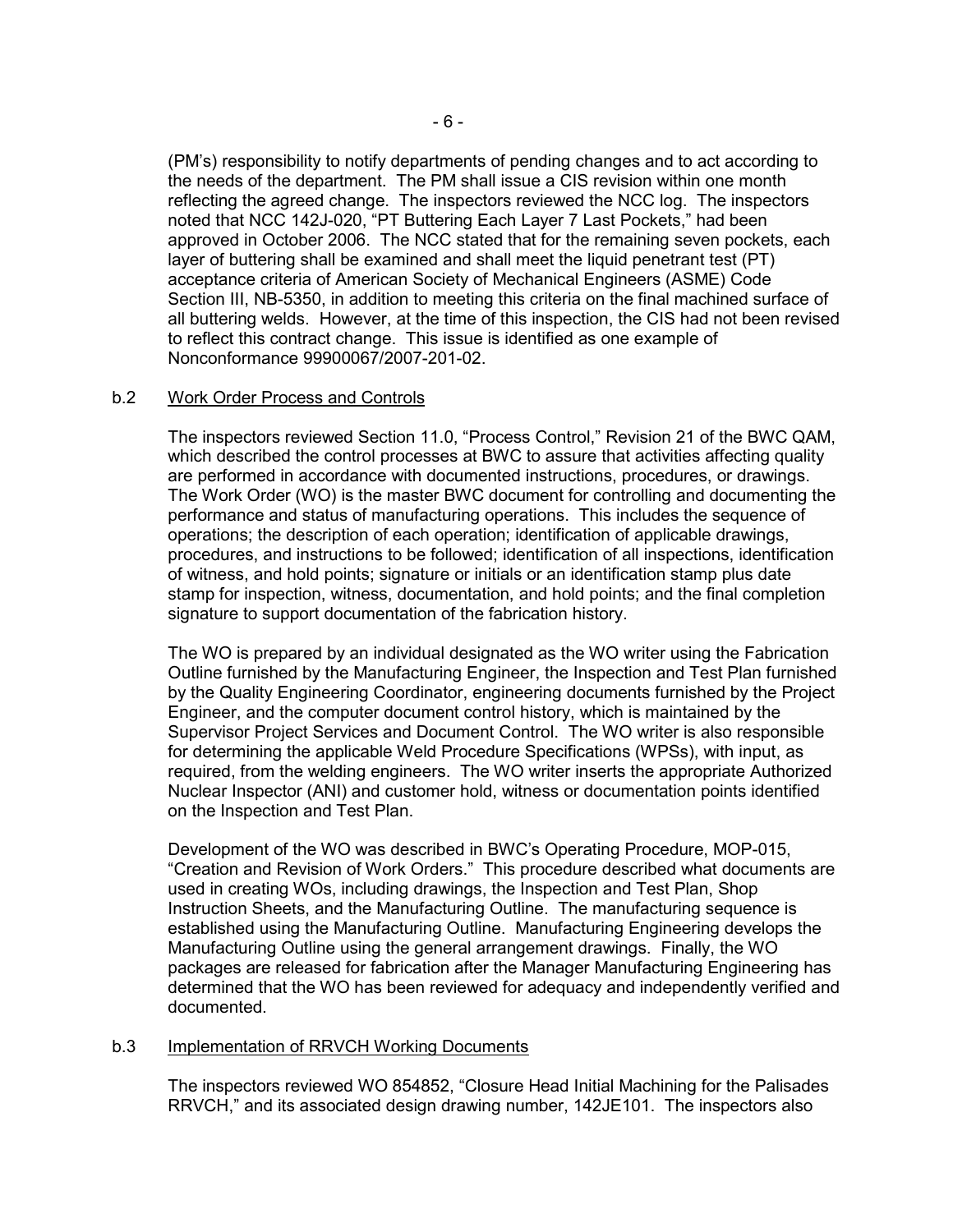sampled personnel entries in the WO, "Inspection and Test Plan (Nuclear) for the Palisades Closure Head Initial Machining and Assembly," dated November 13, 2006, and the Palisades "Fabrication Outline for Closure Head," dated September 21, 2006.

The inspectors reviewed specific WO actions related to operation 0490, "Prepare, Clean, and Butter," for the Palisades RRVCH. The inspectors verified that various levels of weld buttering activities for the 53 pockets on the Palisades RRVCH had been documented, via initials of the welding operator, for each specific control rod drive mechanism (CRDM) pocket. Nonconformance Reports, NR 29875, NR 29882, and NR 29905 and their accompanying Shop Instruction Sheets (SISs) were reviewed and the inspectors determined that all identified actions had been performed, including the appropriate documentation of the inspections and hold points.

Revision 1 of SIS 259657, "Visual Examination Standard for Welds," Revision 1, dated June 6, 2005, defined the requirements and methods used to perform visual examinations of welds. Section 10.0, 'Reporting," of the SIS required the results of visual examinations be documented on the WO at the operation describing the welds to be examined. The acceptability of the welds, date of examination, and the inspector's stamp or signature was recorded for the WO operation. However, the ASME Code does not require this formal visual examination of each buttering layer for J-groove welds. The Palisades WO does reference SIS 259657. However, SIS 259657 was not implemented for the Palisades RRVCH buttering layers, since it was not required by the ASME Code.

#### c. Conclusions

Through review of the Palisades WO 854852, and the supporting documents and records, the inspectors concluded that quality activities performed to support the various work practices reviewed for the fabrication of the Palisades RRVCH were performed in accordance with the BWC QAM and applicable implementing procedures and instructions. However, the inspectors identified a failure to revise the Palisades CIS to reflect an approved change. This issue was one example of Nonconformance 99900067/2007-201-02.

## 3.4 CONTROL OF SPECIAL PROCESSES – RRVCH WELDING

## a. Inspection Scope

The inspectors reviewed information related to BWC's contracted duties in the production of the RRVCH welds for Calvert Cliffs and Palisades. The materials reviewed included WOs, SISs, welder logs, nonconformance reports and training check lists. The inspectors also conducted interviews with BWC personnel. Additionally, BWC staff and management provided presentations of their activities associated with RRVCH welds.

An RRVCH is essentially comprised of one main forged piece with various fixtures attached. Within the reactor coolant pressure boundary, holes are drilled for various penetration nozzles to be installed for control rod drive mechanisms, reactor instrumentation and head vents. These penetration nozzles are cold shrink fit, inserted through the holes in the RRVCH, and then welded with a partial penetration J-groove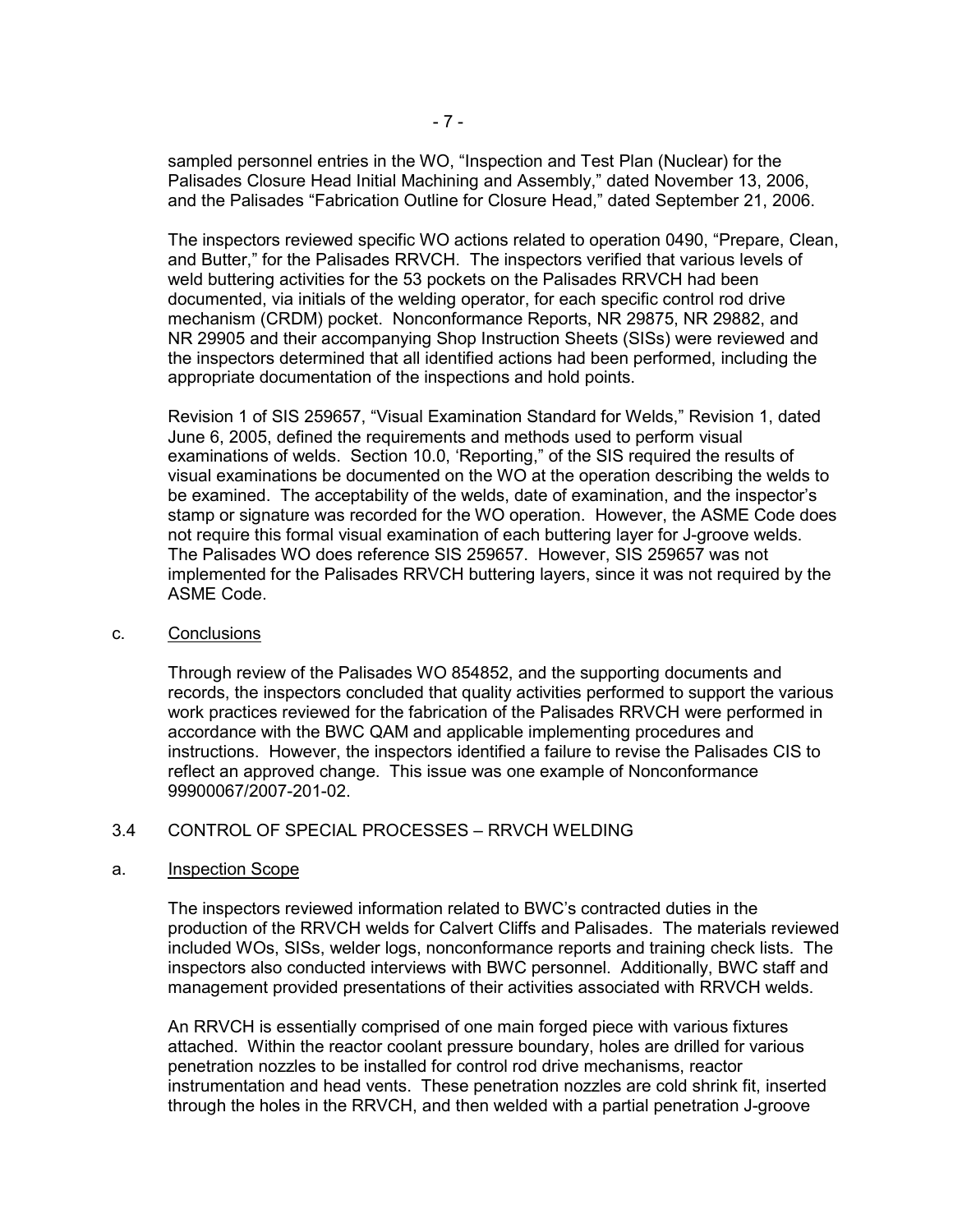weld to establish the reactor coolant pressure boundary. Prior to the installation of the penetration nozzles, each hole is bored out of the head on the inside surface to support application of the weld. A buttered layer of weld material is deposited on the bored out head surface to act as an interface between the weld and the low alloy steel material of the RRVCH.

#### b. Obervations and Findings

### b.1. Buttering Weld Layer of Reactor Vessel Closure Heads

The inspectors' interviews and review of materials identified the following information associated with the identification of flaws in the buttering weld layer of RRVCHs for Calvert Cliffs and Palisades.

By NR 27449, dated February 18, 2004, BWC identified transverse cracking found in welds during buttering operations for the Calvert Cliffs Unit 1 RRVCH. The corrective action for NR 27449 was to modify the RRVCH weld buttering sequence. Upon completing an entire machine buttering layer, the layer was to be visually examined by the weld operator for any transverse cracking. If any transverse cracking was observed, the operator was to log the pocket number in the daily log book, inform the shop supervision, and flag that pocket as not to be buttered any further until observed by Weld Development. If no transverse cracking was visually observed by the weld operator, the entire layer was to be aggressively ground and again visually inspected by the weld operator for transverse cracking. If no visual transverse cracking was observed by the weld operator either on the "as welded surface" or after aggressive grinding, machine buttering of the next layer may proceed. If Weld Development was contacted, they would have recorded all, if any, visually observed transverse cracking. After Weld Development had recorded any visually observed transverse cracking, the transverse crack(s) would have been ground removed suitable for machine buttering and a PT performed and accepted prior to proceeding to the next machine buttering layer.

The NR 27449 was documented during the welding of the second layer of buttering on the first Calvert Cliffs RRVCH under WO 842184 for Project Number 104JRV1710MA. Revision 8 of the WO, issued on February 18, 2004, included a visual observation requirement to resolve NR 27449. The NR 27449 was resolved on May 17, 2004, and signed off complete by the licensee. The inspectors identified no discrepancies in this process and found no issues with the welding of the Calvert Cliffs Unit 1 RRVCH. The second Calvert Cliffs RRVCH was done under WO 843498 and Project Task Number 104JRV2710MA. The WO 843498 referenced use of SIS 259174, "ICI [Incore Instrumentation] and CRDM to RPV [Reactor Pressure Vessel] Reactor Head Welding and Repairs," Revision 0, dated December 12, 2003. Revision 1 of SIS 259174, dated March 16, 2004, was issued in part, to address NR 27449. Specifically, Section 6.2.6 was updated to state that upon completion of an entire machine buttering layer, the layer is to be ground and visually examined by the weld operator for any transverse cracking. If no transverse cracking is observed by the weld operator, machine buttering of the next layer may proceed. If any transverse cracking is observed, the weld operator was to log the pocket number in the daily log book, inform shop supervision and flag that pocket as not to be buttered until the cracking has been ground removed and PT inspected to verify removal. After any transverse cracks have been ground removed and PT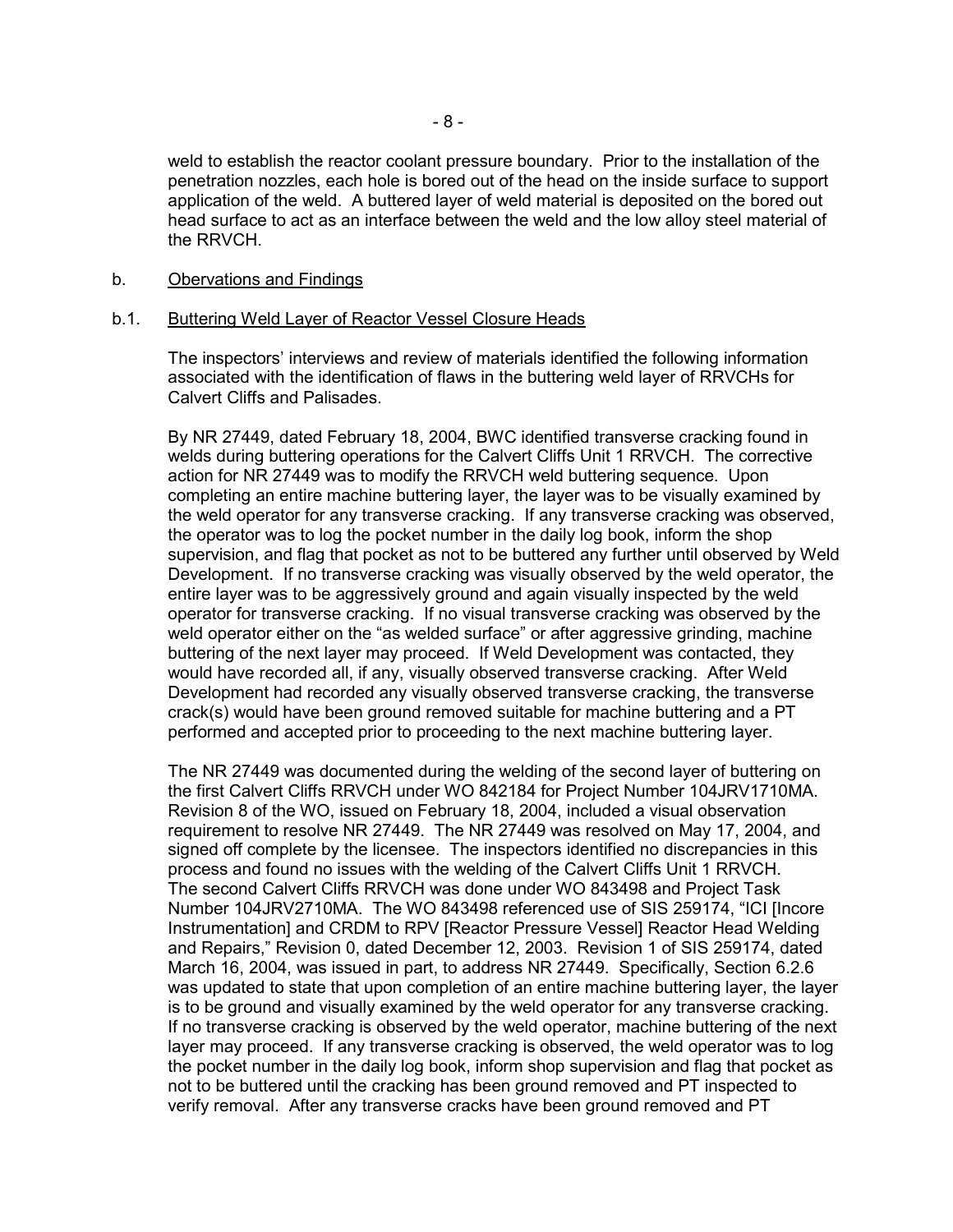inspected to verify their removal, machine buttering of the next layer may proceed. Revision 2 of SIS 259174 was issued on June 30, 2004, with no changes for Section 6.2.6.

On March 31, 2004, WO 843498 (Calvert Cliffs Unit 2) was revised to require a second weld operator or shift weld supervisor to inspect each layer, as an independent check, with a magnifying glass (2 or 5 times magnification) after grinding to ensure no more cracks are present. The independent checker was to progressively sign the data sheet upon each layer inspection along with the original weld operator sign off. The inspectors identified no discrepancies in this process and found no issues with the welding of the Calvert Cliffs Unit 2 RRVCH.

Revision 0 of SIS 259695, "ICI and CRDM to RPV Reactor Head Welding and Repairs," dated February 23, 2006, for the Palisades RRVCH was the procedure for butter layer deposition. Revision 0 of SIS 259695 contained the same butter weld layer visual inspection requirements (Sections 6.2.6 and 6.3.1) as used in the procedure for Calvert Cliffs Unit 2, (Revision 2 of SIS 259174). However, unlike the WO for Calvert Cliffs Unit 2, the Palisades WO was not revised to include this visual inspection requirement until March 30, 2006. By request of the licensee, Revision 1 of SIS 259695, dated February 24, 2006, changed the requirement for the weld operator to visually examine the layer for any visually identified cracking. Revision 2 of SIS 259695, dated April 4, 2006, had no changes from Section 6.2.6 of Revision 1. Section 6.3.1 called for the repeating of the procedure step 6.2.6 for each new layer.

By a letter dated February 24, 2006, the licensee reviewed and accepted for use without comments Revision 1 of SIS 259695. This SIS at the time contained the only requirements for the inspection of buttered weld layers for the Palisades RRVCH, as the WO had not been revised. The inspectors noted that the SIS and WO contained fewer requirements than those pertaining to Calvert Cliff's RRVCH buttered weld layers.

On March 30, 2006, due to concerns raised by Palisades personnel, NR 29905 was issued and included in the Palisades WO 854852 to require that all remaining layers of weld buttering on the balance of the RRVCH have a visual examination performed at five times magnification by an independent welder or shop supervisor. If any linear indications were identified, work on the area was to be stopped and shop supervision notified. Work would not be allowed to continue without additional instruction.

Initial work stopped on the welding of the buttering layer for the Palisades RRVCH on May 12, 2006 and restarted on November 22, 2006 and then stopped again on December 5, 2006.

The inspectors found through review of materials and interviews with BWC personnel that the visual inspection implemented for the buttering weld layer process on the Palisades RRVCH was adequate to identify transverse cracking. However, as detailed below, BWC's expectations of verification by the weld operator to perform an inspection and document the inspection results in accordance with the procedure were not as clear.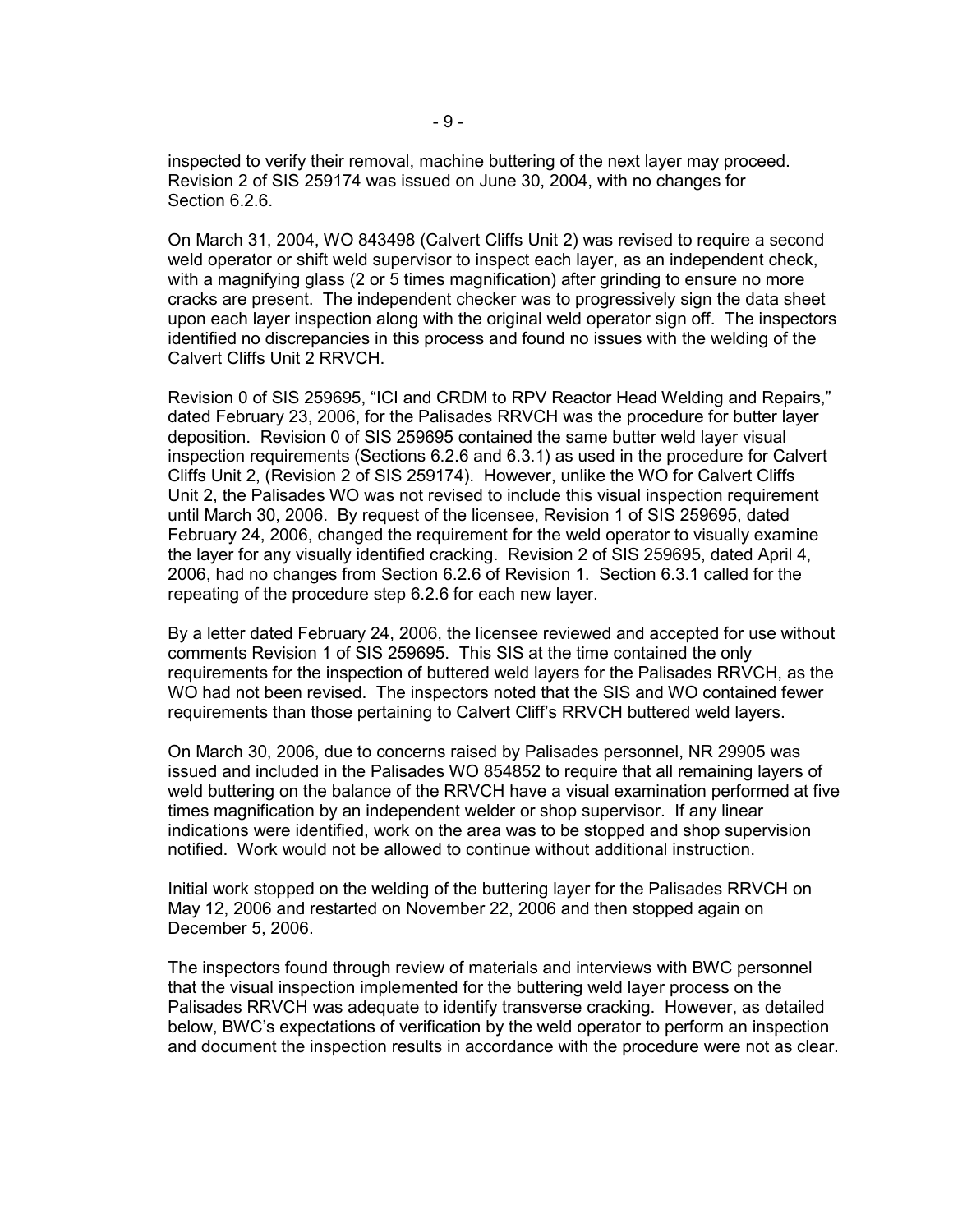# b.2 Implementation of the Welding Procedures

The inspectors reviewed BWC implementation of the visual inspection requirements of Section 6.2.6 of SIS 259695 by BWC personnel. The inspectors focused on whether sufficient records were maintained to furnish evidence of activities affecting quality.

Section 6.2.6 of SIS 259695, states in part that, the weld buttering layer is to be ground and visually examined by the operator for any cracking, and if any transverse cracking is observed, the operator is to log the pocket number in the daily log book, inform shop supervision and flag that pocket as not to be buttered until the cracking has been removed by grinding and PT inspected to verify removal.

The Daily Log Book for Job 142J, WO 854852, for the Palisades RRVCH contains records of welder comments starting on February 26, 2006 through December 5, 2006. Through this time period, approximately 390 log entries were made. Only one log entry was made concerning cracking found by visual examination. A BWC Shop Supervisor that worked on the Palisades head project recalled in an interview verifying butter weld layer cracks in accordance with Section 6.2.6. He estimated that he verified more than 20 such flaws. In accordance with Section 6.2.6, once a weld operator identified a butter weld layer crack, along with notifying the Shop Supervisor the weld operator should log the pocket number in the Daily Log Book and that pocket is not to be buttered until the cracking has been removed by grinding and PT inspected to verify removal.

The inspectors identified a failure to update the Daily Log Book with all visually identified flaws found by inspection as required by Section 6.2.6 of SIS 259695. Further, the inspectors noted that BWC was unable to produce PT reports to verify flaw removal for all identified flaws. This issue is identified as Nonconformance 99900067/2007-201-03.

The inspectors interviewed the BWC Welding Technologist that developed Section 6.2.6 to gather information about the performance expectation of the procedural step. However, in another interview with a BWC Shop Supervisor, the inspector noted discrepancies about when a visual inspection would be performed and how it would be logged in the Daily Log Book between the two individuals. Section 6.2.6 requirements were not as specific when compared to previous visual inspection requirements documented in the WO for Calvert Cliff's RRVCH.

The inspectors interviewed a BWC Weld Operator who worked on the Palisades RRVCH. The weld operator described that the Section 6.2.6 visual inspection was to be performed after all grinding was complete on a weld layer. The weld operator noted surface defects were visually identifiable on many welds before grinding. The weld operator would then grind the surface of the weld layer to remove all visual indications. On average, the weld operator stated that he is required to remove approximately 30 percent of the weld layer. The weld operator stated that he would go beyond the estimated 30 percent material removal if a flaw was still visible. Once he had completed all grinding, he would do a visual inspection with a magnifying glass to look for any cracks in accordance with Section 6.2.6 of SIS 259695. The weld operator noted when he performed this visual inspection that no cracks were identified on any weld layer he inspected.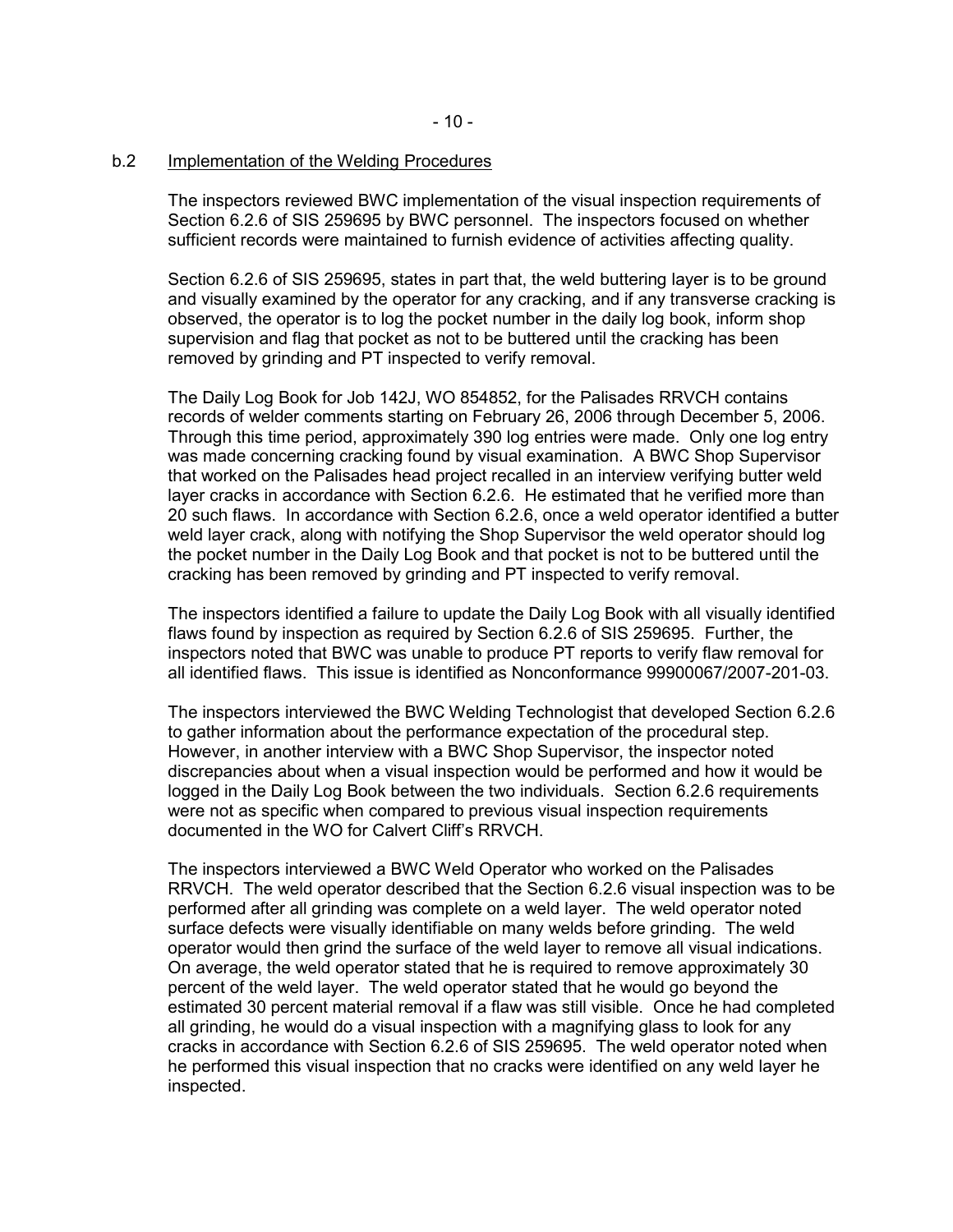The inspectors identified a failure of BWC weld operators to follow the requirements of Section 6.2.6 of SIS 295695. If, as performed by weld operators working on the Palisades head, grinding was performed until all visual evidence of cracking was removed from the weld layer surface to any depth, then the visual examination for cracking after the grinding operation was complete would find no flaws. Section 6.2.6 stated the layer was to be ground and visually examined by the operator for any cracking. This issue is identified as one example of Nonconformance 99900067/2007- 201-02.

The inspectors found that the grinding step described in Section 6.2.6 would be reasonably interpreted to be grinding to a sufficient depth to remove the oxide layer and prep for welding. Removal of 30 percent or more of the weld layer necessary for the removal of all visible flaws goes beyond a general grinding procedure to prep a weld surface for the next layer to be applied. Further, the statement in Section 6.2.6 to "ground remove" flaws, if identified, implied a difference in intended grinding operations. The inspectors found the weld operator's definition of grinding to go beyond oxide layer removal, to a point of flaw removal was incorrect given the wording of Section 6.2.6. Grinding to remove a flaw should reasonably imply, as stated in Section 6.2.6, a step to perform a PT inspection to verify flaw removal.

c. Conclusions

The inspectors determined through a review of welding and inspection activities associated with the production of the butter weld layers for the Calvert Cliffs and Palisades RRVCHs that BWC is in accordance with the requirements of ASME Code.

However, the inspectors identified that BWC personnel did not adequately maintain the Daily Log Book by recording inspection results for visually identified weld flaws, as required by Section 6.2.6 of SIS 295695. This issue is identified as Nonconformance 99900067/2007-201-03.

The inspectors also identified that weld operators did not properly conduct grinding activities prior to visual inspections in accordance with the requirements of Section 6.2.6 of SIS 295695. This issue is identified as one example of Nonconformance 99900067/2007-201-02.

## 3.5 CORRECTIVE ACTION PROGRAM

## a. Inspection Scope

The inspectors reviewed the policies and procedures governing the implementation of BWC's corrective action program, and reviewed a sample of corrective actions. Specifically, the inspectors reviewed the procedures governing the implementation of BWC's corrective action process to assure that those procedures provided an adequate description of the corrective action process and implementation of program requirements and that they were consistent with the requirements of Appendix B to 10 CFR Part 50, Criterion XVI, "Corrective Action."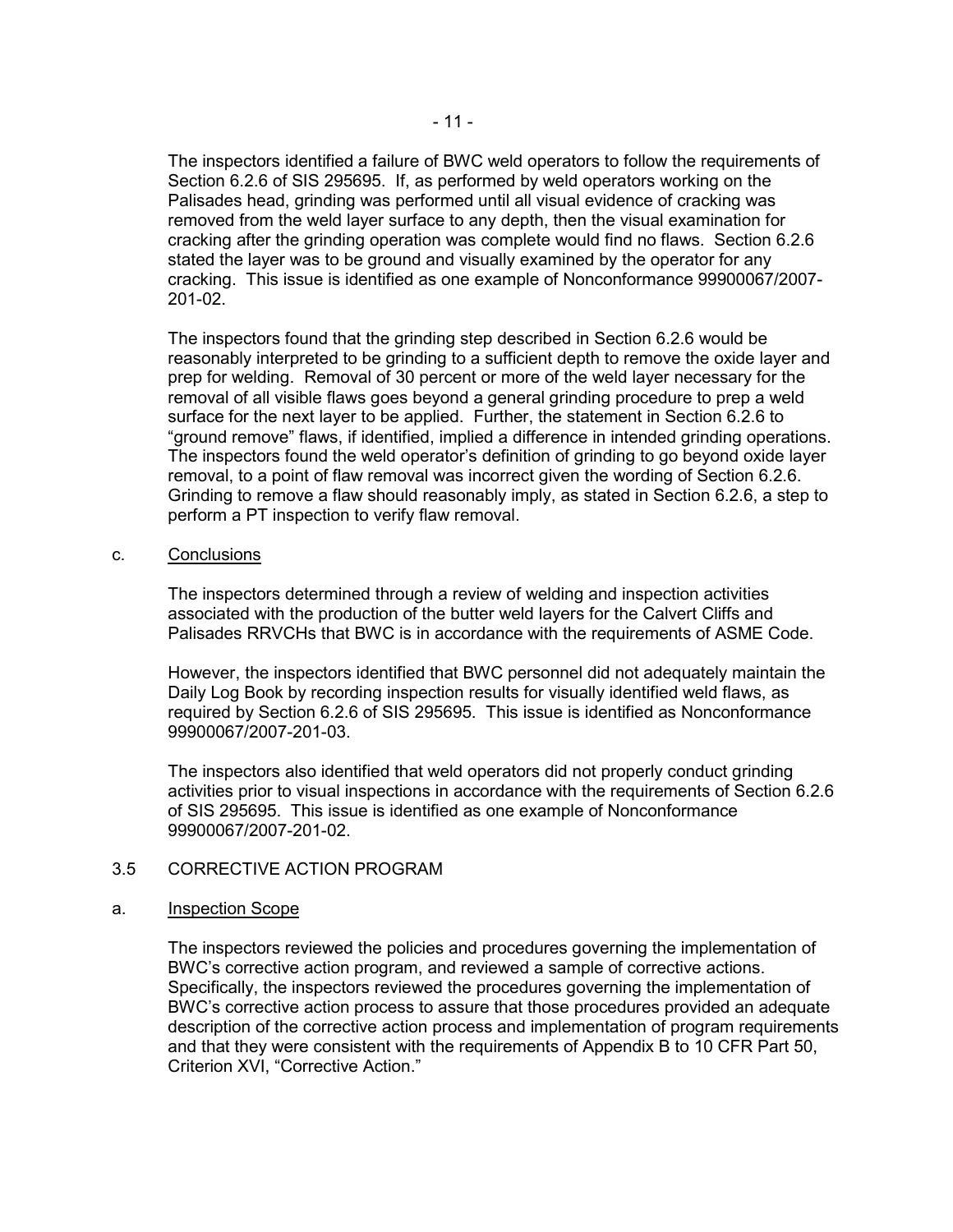## b. Observations and Findings

### b.1 Policies and Procedures Governing Corrective Actions

Section 18.6, "Corrective Action," of the BWC QAM described the requirements for the implementation of a corrective action system. Section 18.6 of the QAM contained provisions for the identification of conditions adverse to quality, evaluation and resolution of such conditions, and development of supporting documentation. The QAM stated that any personnel detecting conditions adverse to quality shall notify the Manager Nuclear Quality Programs or the Manager Nuclear Services Quality Programs or the Director Operational Excellence & Quality. These managers are responsible for evaluating the condition and initiating any necessary corrective action by issuing a QA CAR. The CAR should identify the condition adverse to quality, the cause of the condition, action to be take to correct the condition, action taken to prevent recurrence, and estimated completion date. Upon completion of the approved corrective action plan, the QAM stated that the responsible manager provides documentation demonstrating the completed action to the QA department. The Manager Nuclear Quality Programs or the Manager Nuclear Services Quality Programs is the contact for receipt of CARs from external sources (customers, regulatory authorities). These managers maintain a log of CARs received from external sources and track their receipt, follow-up, reply and closeout to verify the effectiveness of the corrective action.

The inspectors reviewed selected CARs generated as a result of activities associated with BWC's fabrication processes. All of the sampled corrective actions were in the process of being evaluated at the time of the inspection, and documented as required in Section 18.6 of the QAM. The inspectors did not identify any outstanding issues with the open CARs.

The inspectors requested the implementing procedure governing BWC's corrective action program. After conversations with the Director of Operational Excellence and Quality and the Manager Nuclear Quality Programs, the inspectors learned that BWC does not have a procedure to implement the requirements of Section 18.6 of the QAM. The inspectors learned that specific requirements for the BWC corrective/preventive action system are described and implemented directly from the QA Manual. The NRC inspectors determined that, although guidance was provided in Section 18.6 of the QAM for the identification of conditions adverse to quality and corrective actions taken to prevent recurrence, in accordance with Criterion V of Appendix B to 10 CFR Part 50, these activities were not prescribed and accomplished in accordance with documented procedures.

To verify adequate implementation of the corrective action system, the inspectors discussed with BWC the process for tracking issues and concerns raised as a result of external audits. This is an activity required to be implemented as stated in Section 18.6 of the QAM. After discussions with BWC's management, the inspectors learned that BWC does not enter issues or deviations identified by external sources into the corrective action system. As an example, the inspectors discussed with the Director Operational Excellence and Quality and with the Manager Nuclear Quality Programs the corrective actions taken as a result of the March 2007 Palisades audit. The managers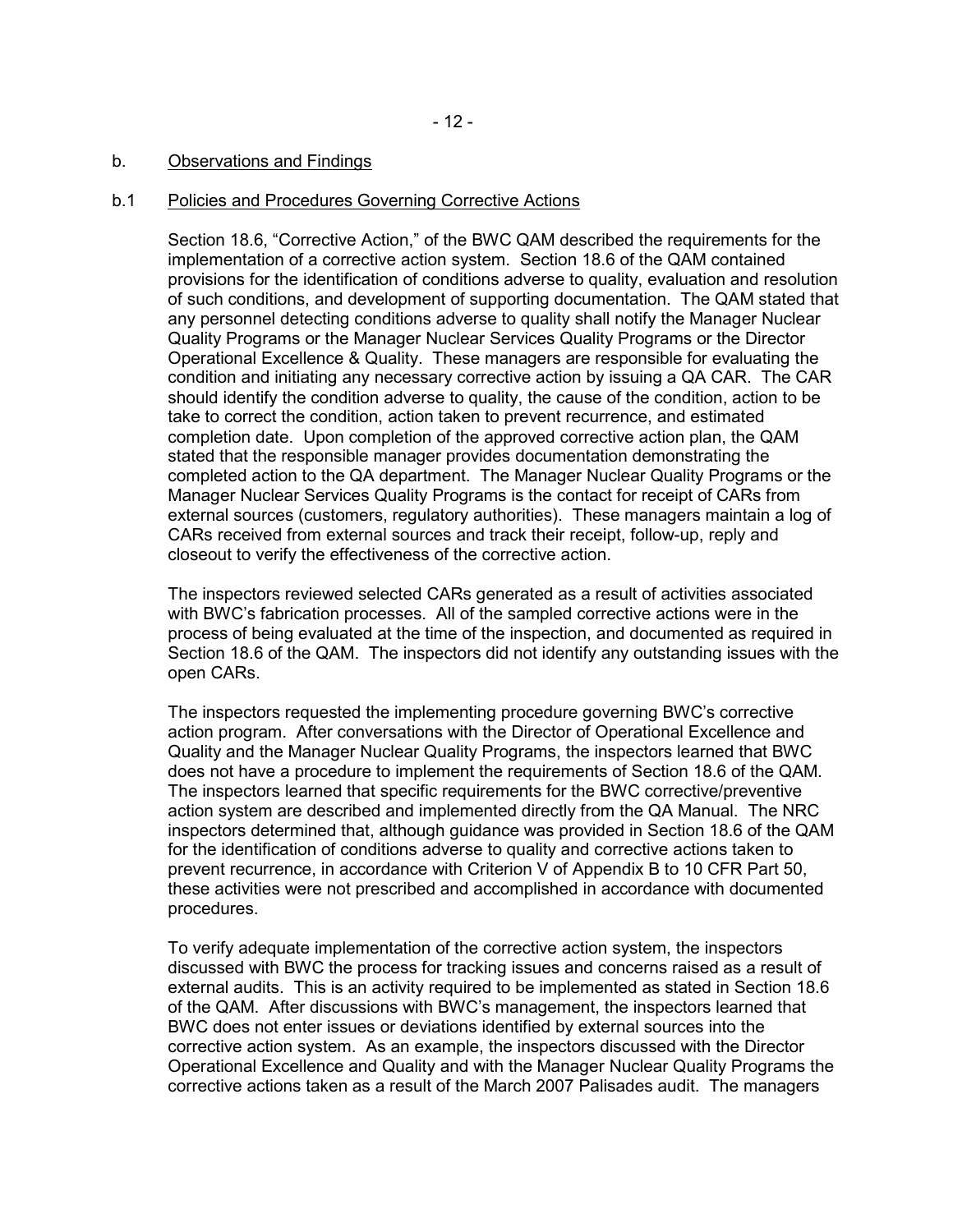stated that audit findings resulting from external audits are not currently captured into the existing CAR system.

The inspectors determined that the corrective action system implemented by BWC is not prescribed by documented procedures as required in Criterion V of Appendix B to 10 CFR Part 50. In addition, the inspectors determined that the lack of an adequate procedure prevents BWC from implementing its corrective action system in a way that ensures prompt identification and correction of significant conditions adverse to quality in order to preclude recurrence. This issue has been identified as one example of Nonconformance 99900067/2007-201-04.

The inspectors also reviewed Section 16, "Nonconformance Control," of the QAM. The guidance provided in Section 16 of the QAM included the basic activities associated with identification of nonconformances for deficiencies in characteristic, documentation, or procedure that renders the quality of an item or activity unacceptable or indeterminate. The QAM provided specific guidance for the receipt of material without adequate documentation, and provided controls for the identification and disposition of nonconformances. However, the inspectors noted that, as with the case of the corrective action system, BWC does not have procedural guidance to implement the requirements of Section 16 of the QAM. Specific requirements for the BWC nonconformance control system are described and implemented directly from the QA Manual. The inspectors determined that this is an activity affecting quality that, per Criterion V of Appendix B to 10 CFR Part 50, shall be prescribed and accomplished in accordance with documented procedures. This issue has been identified as one example of Nonconformance 99900067/2007-201-04.

The inspectors noted that the CAR form and the NR form do not include provisions to identify and screen for Part 21 applicability and evaluation. This issue is documented in Section 3.1 of this Inspection Report.

The inspectors were informed during this inspection that the corrective action system is in the process of being replaced with an electronic process. In addition, the inspectors learned that BWC management will conduct procedural revisions to reflect such changes.

#### b.2 Management Review of Corrective Actions

Section 18.7, "Trend Evaluation and Management Assessment," of the BWC QAM required that management should perform monthly reviews of NRs to identify any adverse trends, and provided for the generation of corrective action reports to address such adverse trends as deemed necessary. Specifically, the QAM stated that the Manager Nuclear Quality Programs or the Manager Nuclear Services Quality Programs is responsible for reviewing nonconformance reports, rework reports, internal audit reports, (performed by ASME or customers), and QA corrective action reports monthly to determine any major problem areas and trends of conditions adverse to quality. Monthly reports are issued to the General Manager and responsible managers.

The inspectors reviewed the 2004, 2005, and 2006 Monthly Management Meeting Reports to gain an understanding of how BWC's management review of the NRs was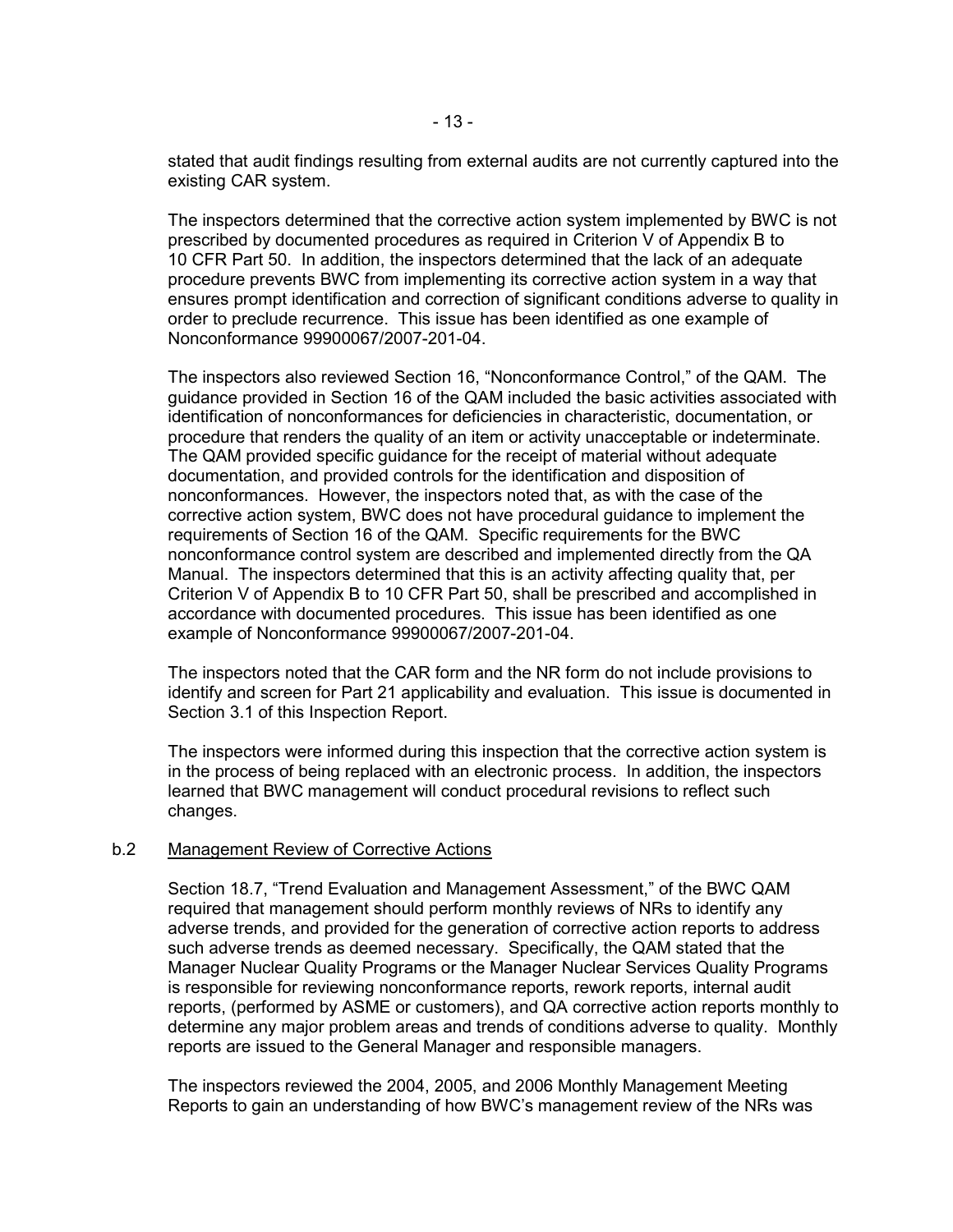implemented, and to confirm that BWC was performing an analysis of NRs as required by Section 18.7 of the QAM. The BWC management reviews are conducted monthly as a means of identifying areas for continued improvement and assessing the current adequacy of the NR, Rework Reports, internal audit reports, and CAR programs. The reports were assembled by the Manager Nuclear Quality Programs and sources of information used in the report included, but were not limited to, analysis of NR data, internal audits, and individual observations. The inspectors noted that each report contained an analysis of current NRs and recommendations for addressing any identified adverse trends. The inspectors found this to be a comprehensive document that provided adequate insight for management performance trending. No issues were identified.

## b.3 Corrective Actions Associated with RRVCH Weld Buttering

The inspectors performed a review of BWC's corrective action activities for the fabrication of the RRVCHs for Calvert Cliffs and Palisades. The inspectors focused on the J-groove weld pocket buttering activities. Specifically, the inspectors reviewed BWC's response to transverse cracks in the buttering that were first observed in the Calvert Cliff's RRVCH. No evidence of transverse cracks was observed during the fabrication of the first four RRVCHs (Oconee and Ginna). The inspectors reviewed the potential safety significance of the transverse cracks.

Weld buttering is done to replace material removed from the RRVCH in order to accurately place a CRDM or ICI penetration prior to the J-groove weld and replacement of any cladding. Depending on the location for the CRDM/ICI penetration on the RRVCH more or less material may have to be removed. The slope of the RRVCH had a major effect on material removal. For the Calvert Cliffs RRVCH, BWC and the licensee conducted a joint review of the problem. The suspected mechanism for the occurrence of the cracks was that thermal strain in the weld metal exceeded the material property limit during the cooling process. However, no definitive welding variable could be specifically attributed to the cracking.

The transverse cracks were observed only on the sloped CRDM/ICI locations where partial weld beads were deposited. Metallurgical examinations were done from four samples, as follows:

- One material sample from 2 RRVCH buttered pockets,
- One material sample from a mock-up, and
- One material sample where a weld layer was deposited over a transverse crack.

Metallurgical examinations showed that the surface transverse cracks stopped at a grain boundary. Crack depths of 0.021", 0.022", 0.048", and 0.037" were measured based on the material samples. A visual examination was sensitive enough to detect transverse cracks to a depth of 0.021" or deeper. To address the transverse cracks, several actions were taken. Surface grinding prior to the next weld buttering pass was performed. Industry experience had shown that removal of the oxide layer was required to ensure a good weld in multi-pass welds with Inconel filler metals. The welder performed a visual examination for transverse cracks. Any identified cracks were removed by grinding and verified by PT examination. The next weld buttering pass would remelt part of the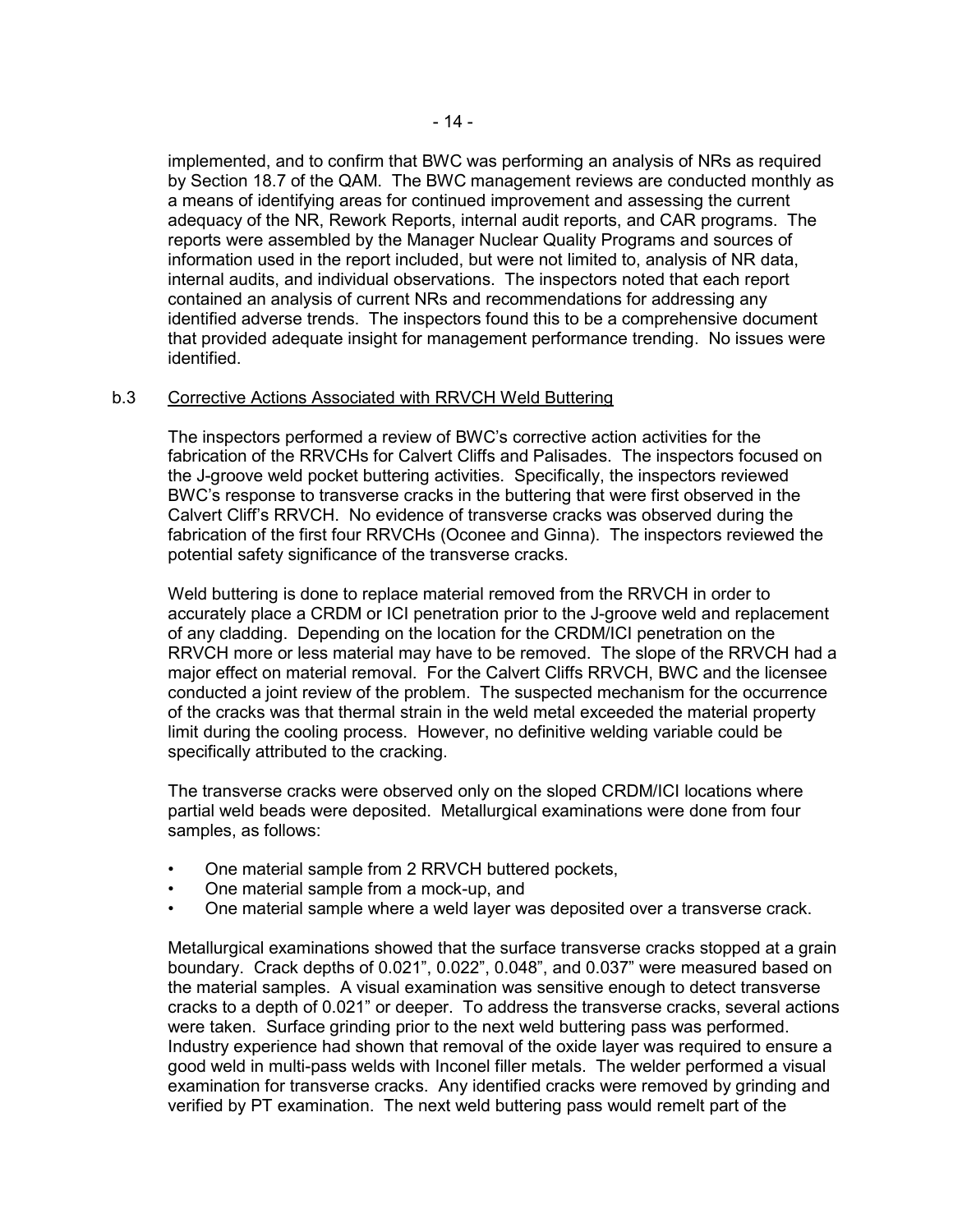previously deposited weld layer. Machining of the final buttering layer was followed by a PT examination, as required by Section III of the ASME Code.

In the case of Palisades, the RRVCH pocket buttering was stopped by the licensee after the buttering was complete on 46 of 53 pockets and the first buttering layer was complete or partially complete on the remaining seven pockets. The inspectors noted that the SIS included visual inspections to detect transverse cracks and grinding for removal of visually detected transverse cracks and final verification of removal by PT.

Liquid penetrant indications on a buttering layer that was acceptable to the visual examinations performed to SIS requirements led to licensee concerns that the weld process may leave embedded transverse cracks in the buttering. As a note, the PT process is more sensitive to detect an indication in a weld than a visual examination.

BWC did not issue a nonconformance report (NCR). BWC management stated that an NCR was not issued for the Palisades buttering weld issue. BWC management believed the issue was addressed by the NCR for Calvert Cliffs. However, BWC determined to perform another evaluation to address the licensee's concerns. The evaluation involved a review of previous RRVCH experience on transverse cracks, a buttering mock-up block, and if compliance to ASME Code Section III welding and examination requirements were met. The buttering mock-up block was sectioned and metallurgical examinations were conducted at locations identified by PT indications. No embedded cracks were identified at sections of identified PT indications. The metallurgical examination identified defects that included lack of fusion which was not detected by the PT examination and intergranular microfissures. The defects were documented and characterized for orientation and size. All defects were determined to be acceptable for the service life of the RRVCH. BWC from the mockup block examination determined the following:

- No embedded cracks at the surface transverse crack location were found.
- Other volumetric defects not detected by the PT were identified by metallurgical examination. The lack of fusion and grain boundary microfissures were found to be acceptable by engineering evaluation.
- No microfissures penetrated the base material.
- The weld process and associated inspections for buttering welds were determined to be in compliance with ASME Section III.
- The buttering weld process and associated inspections were found to result in acceptable welds.

#### c. Conclusions

The inspectors determined that BWC, in concert with the licensees, had proposed multiple corrective actions to address weld buttering layer cracking. However, the inspectors identified two examples of a failure to implement procedures. The examples were for the corrective action and nonconformance reporting systems. These examples